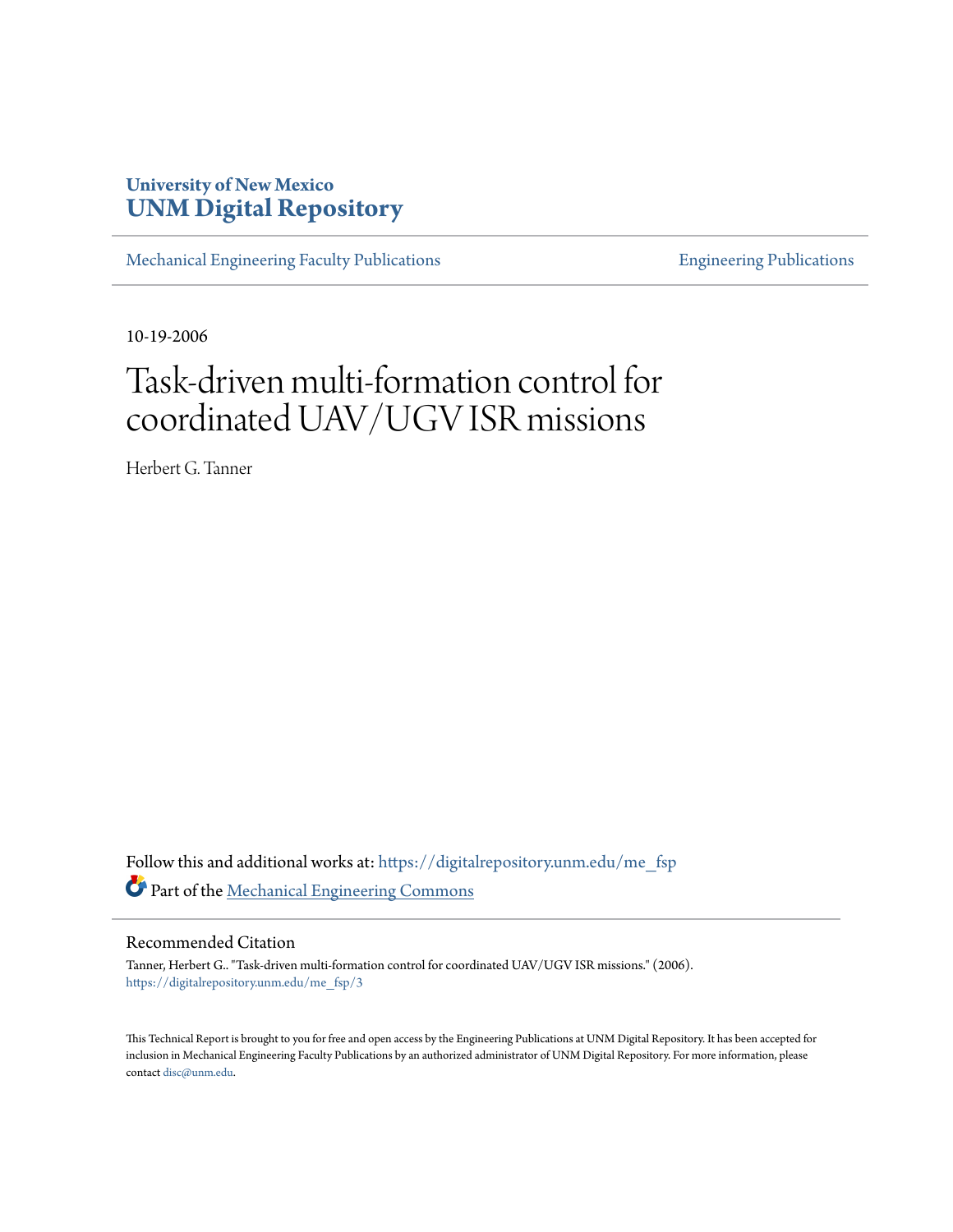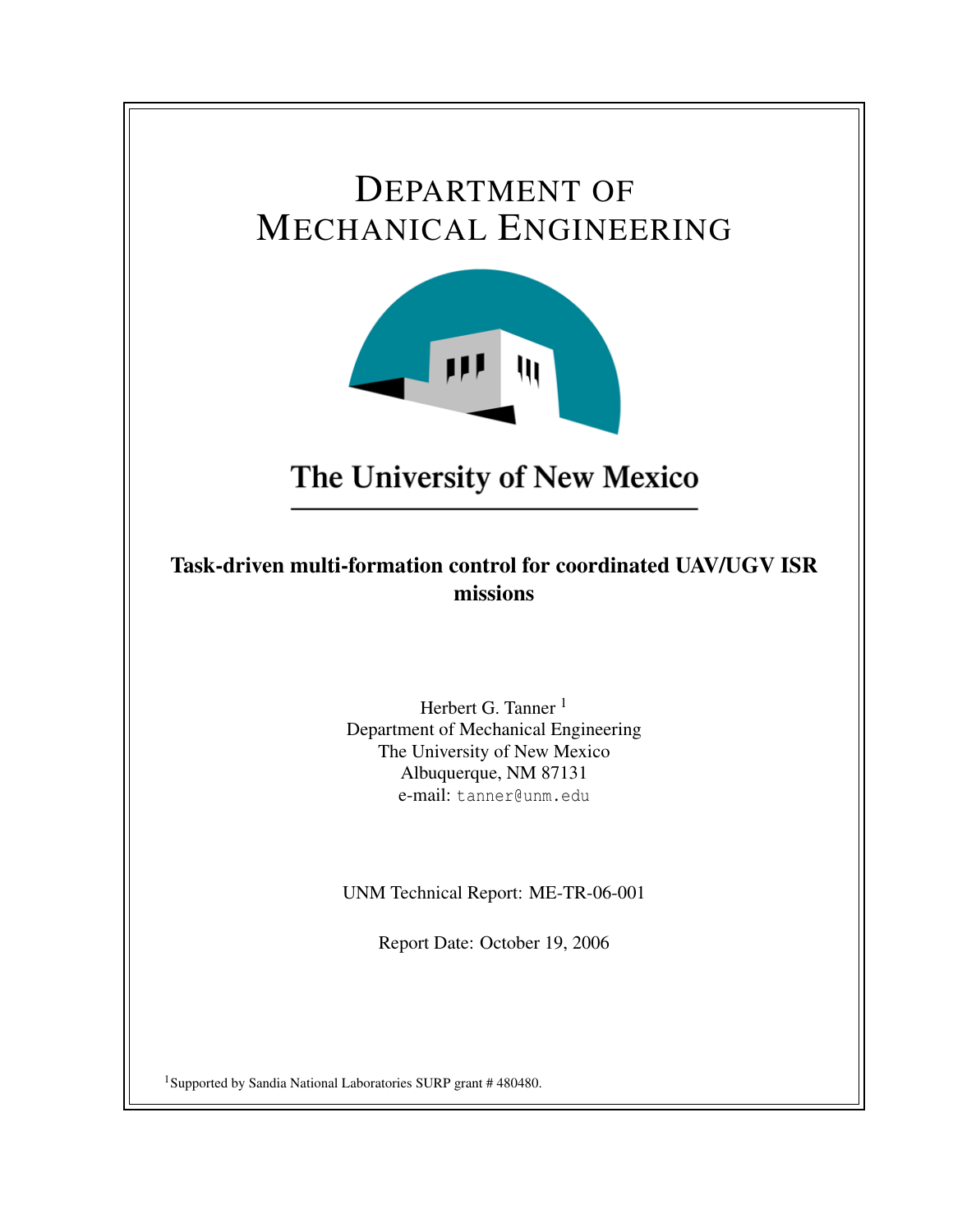# Abstract

The report describes the development of a theoretical framework for coordination and control of combined teams of UAVs and UGVs for coordinated ISR missions. We consider the mission as a composition of an ordered sequence of subtasks, each to be performed by a different team. We design continuous cooperative controllers that enable each team to perform a given subtask and we develop a discrete strategy for interleaving the action of teams on different subtasks. The overall multi-agent coordination architecture is captured by a hybrid automaton, stability is studied using Lyapunov tools, and performance is evaluated through numerical simulations.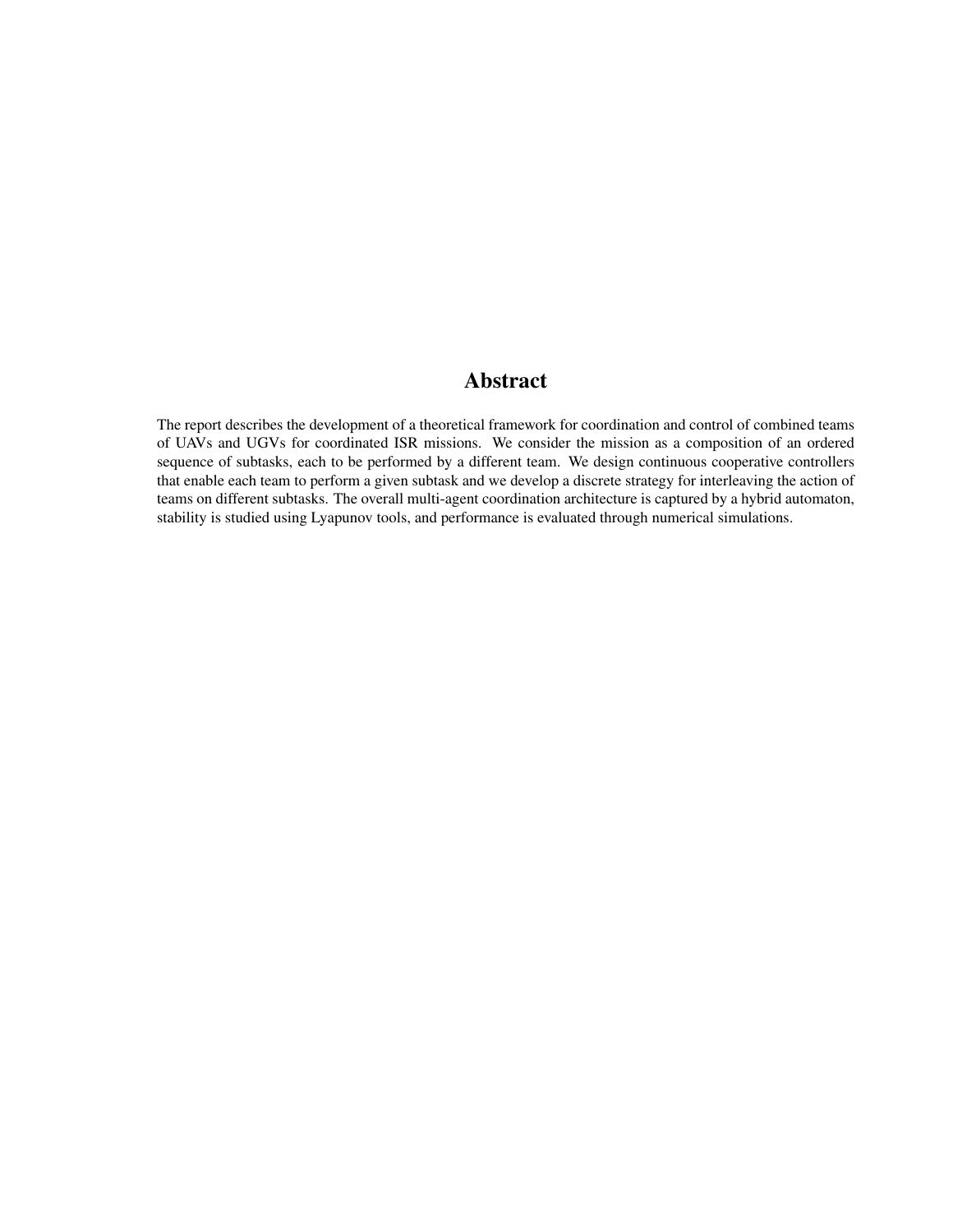# 1 Introduction

In the not-so-distant future, intelligence, surveillance and reconnaissance (ISR) missions will be performed by small, agile, autonomous robotic units. Recent operational developments regarding US deployed troops, reinforce the trend to avoid exposing humans to danger when operating in hostile environments. Such ISR missions are envisioned to involve a variety of robotic assets, such as unmanned ground vehicles (UGVs) and combat unmanned aerial vehicles (UAVs), closely cooperating to obtain situational awareness, not only for the remote operator, but for the robotic team performing the task. To successfully complete such a cooperative, multi-agent ISR mission, we need novel methods to network and control the robotic vehicles.

The goal of this work develop a mathematical formalism that allows modeling, analysis and design of complex group behaviors, which consist of coordinated sequential composition of elementary group actions and interaction between heterogeneous groups, and apply it to the problem of performing intelligence gathering, enabling persistent surveillance, and continuous reconnaissance by a heterogeneous mix of autonomous UAVs and UGVs.

Our motivation for developing this coordination and control architecture is the following intelligence, surveillance and reconnaissance (ISR) problem: human (HUINT) or imagery (IMINT) intelligence has provided with a cue pertaining to the location of a hostile platform. The information is given in the form of an area, which is likely to contain the target. The problem at hand is to dispatch a combined UAV/UGV task force to search the area quickly and either locate the target or report a false alarm.

The main hardware constraint that the UAV and UGV platforms are subject to, is power storage. Due to size, these vehicles have to operate with limited energy resources, which places a restrictive upper limit on the time the task has to be completed if refueling/recharging is not an option. Besides the fact that the original intelligence information has to be validated quickly, disengagement for renewing power supplies will allow the target to relocate. Thus, the vehicle formation maneuvers and the search strategy have to be coordinated, complete and efficient.

The solution we envision requires close cooperation and coordination between the UAV and UGV formations. It exploits the speed of the aerial vehicles, the maneuverability of the ground vehicles, and the pluralism of the combined air-ground task force in autonomous units. Efficiency is served by using the aerial vehicles for the search, while assigning the ground vehicles to guarding roles. Completeness is ensured by having the ground vehicles deploy in formations that monitor target movements between different regions. Using a "divide and conquer strategy, the original field is decomposed into several cells that are searched sequentially until the target is discovered in one of them.

We approach this problem adopting an approach that involves completing an ordered sequence of subtasks, leading to a definitive answer as to whether the target is in the area, and its general location in case of an affirmative answer. The vehicle teams have delineated roles, according to their mobility and sensing capabilities, and are assigned to different subtasks. The teams coordinate and synchronize in order to ensure that the subtask sequence is of the desired order. The overall control and coordination architecture is captured by a hybrid automaton. Within this theoretical framework, we design the closed loop dynamics of the teams at each mode of operation where a subtask is completed, as well as the switching rules that regulate the succession of the subtasks. Finally we provide bounds on the task completion time, based on the stability properties of the teams' continuous dynamics.

Cooperative control for multi-agent systems has rapidly evolved in the last few years, from reactive ap-proaches [\[BA98,](#page-16-0) [LA04\]](#page-16-1), to centralized control architectures [\[OEH02,](#page-17-0) [BLH01,](#page-16-2) [TLK03\]](#page-18-0), then to distributed approaches [\[JK02,](#page-16-3) [OSM02,](#page-17-1) [LF01,](#page-17-2) [DD03,](#page-16-4) [GP03\]](#page-16-5), and finally to biologically inspired decentralized coordination algorithms [\[JLM02,](#page-16-6) [CMKB04,](#page-16-7) [OSM04,](#page-17-3) [MBF04,](#page-17-4) [Tan04\]](#page-17-5). One limitation of distributed architectures such as [\[OSM02,](#page-17-1) [LF01,](#page-17-2) [DD03\]](#page-16-4) is that there is no general design methodology to specify the states where the system converges to. In addition, coordination problems that are not related to synchronization have not been addressed, mainly because they will inevitably require a fundamentally different approach. Li et al. [\[JAE06\]](#page-16-8) study the whole process of how teams of robots can fall into formation, during which process robots select their role within a formation by solving an assignment problem, using the Hungarian algorithm.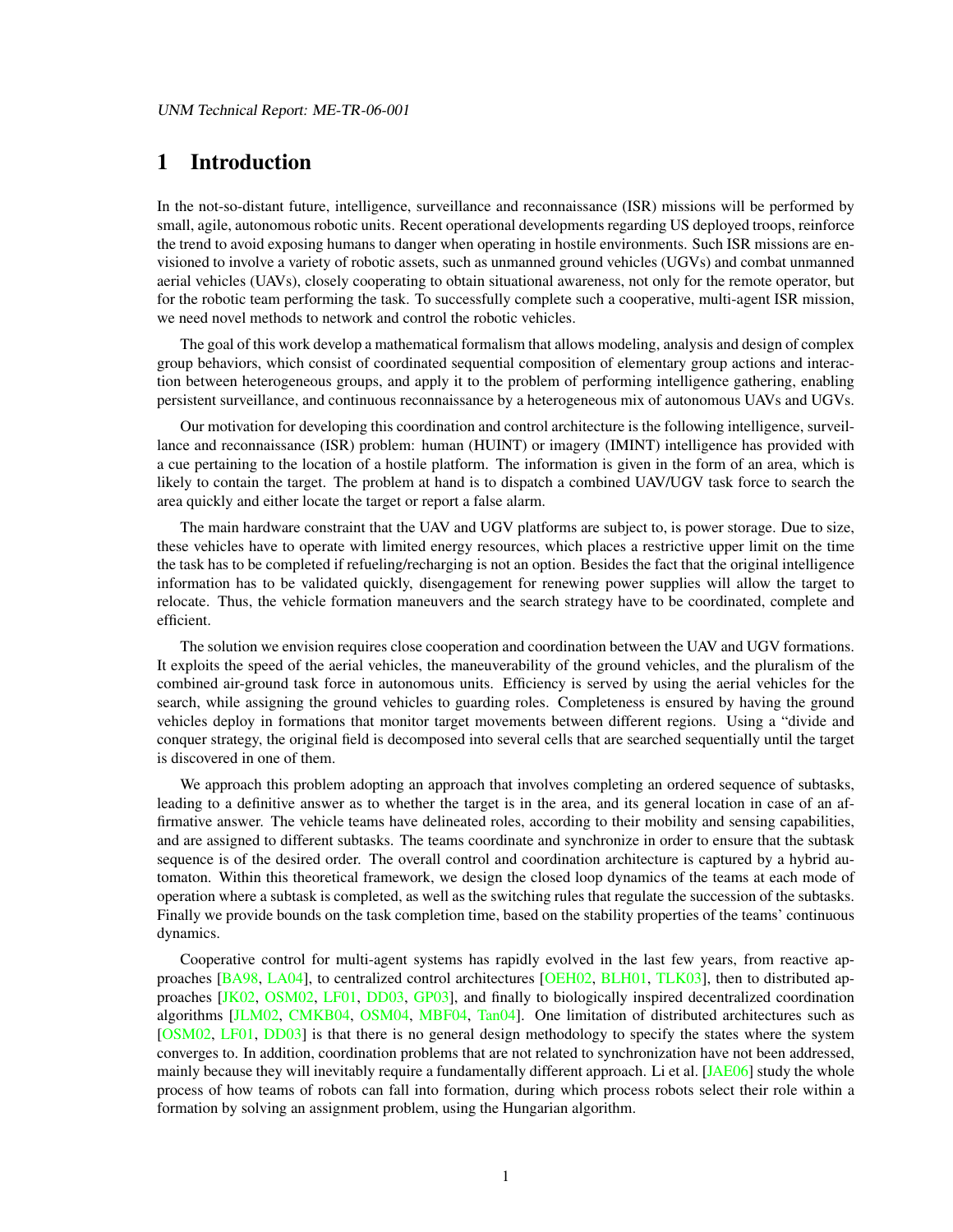#### UNM Technical Report: ME-TR-06-001

In the field of robotic search and exploration, approaches differ depending on the *a priori* information available for the environment. When the boundary of the environment can be characterized, a robot can follow a variety of pre-specified paths (patterns) to cover the entire space [\[CP97,](#page-16-9) [ZJBY93\]](#page-18-1), even under uncertainty re-garding the position of obstacles and obstructions [\[GBL02\]](#page-16-10). When the environment boundaries are not known, exploring the area in minimum time is known to be an NP-complete problem, even for environments with graph structure. One of the most sophisticated approaches to robot exploration is that of [\[Moo01\]](#page-17-6), where a *single* robot decides the new search directions by weighting the information gain against the cost of moving along each particular direction.

Multi-robot systems have advantages in terms of speeding the search task, which have long been recognized [\[RDM97,](#page-17-7) [BFM](#page-16-11)+00]. In [\[RDM97\]](#page-17-7), multiple robots explore the workspace, which is decomposed into cells, while minimizing their position errors. In the multi-agent "frontier-based" exploration strategy of [\[YL97,](#page-18-2) [Yam98\]](#page-18-3), robots in an effort to expand the map of the known environment. In the approach of  $[BFM<sup>+</sup>00]$  $[BFM<sup>+</sup>00]$  a probabilistic occupancy map is iteratively built with the robots deciding a new position by weighting the cost of reaching it against its utility. This method, seemingly along the lines of  $[Moo01]$ , it is actually closer to  $[YL97]$  in the sense that it uses "frontier cells as new candidate robot positions.

Our problem is not so much an exploration problem, but rather a pursuit-evasion game, that requires coordination between different teams of autonomous systems. Kim et al.  $[VSK<sup>+</sup>02]$  $[VSK<sup>+</sup>02]$  combine pursuit evasion games with map building by a team of multiple UAVs and UGVs, and implemented sub-optimal solutions, without excessive computational overhead. Our approach in this paper is different, primarily because besides algorithmic completeness, another important consideration in the scenario at hand is energy requirements (as they can be quantified by distance traveled). In addition, we seek a solution that can be effectively be implemented in a decentralized fashion, in the spirit of recent nearest-neighbor cooperative control schemes [\[TJP03\]](#page-18-5).

Related to pursuit-evasion games are problems of guarding certain regions, in the sense that one needs to confine an evader before being able to intercept it. A class of "guarding" problems related to the scenario at hand is the one referred to as art-gallery problems [\[She92\]](#page-17-8). In these problems, the question is where to place a number of guards having omnidirectional vision capabilities, within a workspace partitioned in polygonal cells, so that all points in the workspace are monitored by some guard. For the application we consider here, the assumption on omnidirectional vision is relatively restricting. We will assume guards having limited and directed sensing capabilities. The latter relates the application more to a particular subclass of art-gallery problems, where guards are modelled as searchlights [\[SSY90\]](#page-17-9). In this field there is a rotating beam emitted from each guard, scanning the workspace without being able to penetrate workspace boundaries (walls). In case of multiple guards [\[YSK04,](#page-18-6) [OGB06\]](#page-17-10), one has to devise a scheduling strategy so that the intruder cannot slip into cleared regions, and the whole workspace is covered in finite time. Each guard beam extends to the point where it intersects with the boundary, and thus the range of sensing is unlimited, determined by the environment only. For the type of guards (UGVs) envisioned in this scenario (depicted in Figure [1\)](#page-4-0), existing solutions cannot be applied.



<span id="page-4-0"></span>Figure 1: The role envisioned for the UGVs. Their four motion detection sensors can pivot around a vertical axis, so that the sensors can point independently of the vehicle's orientation. When appropriately configured, they can create a "virtual fence," capable of detection of motion to and from an area of interest.

The power of hybrid systems as a mathematical formalism that captures both discrete and continuous interactions between agents in homogeneous groups has been demonstrated early on, through successful approaches to Air Traffic Control management [\[TPS98\]](#page-18-7) and formation control [\[RFO01,](#page-17-11) [NAS04,](#page-17-12) [ZKS03\]](#page-18-8). So far, the hybrid formalism is used to describe interactions between homogeneous agents. In formation control approaches [\[RFO01,](#page-17-11) [NAS04,](#page-17-12) [ZKS03\]](#page-18-8) hybrid mode transitions capture formation reconfigurations. Similarly, formation topology switching has been described using dynamic graphs [\[Mes02\]](#page-17-13). The existence of alternative modeling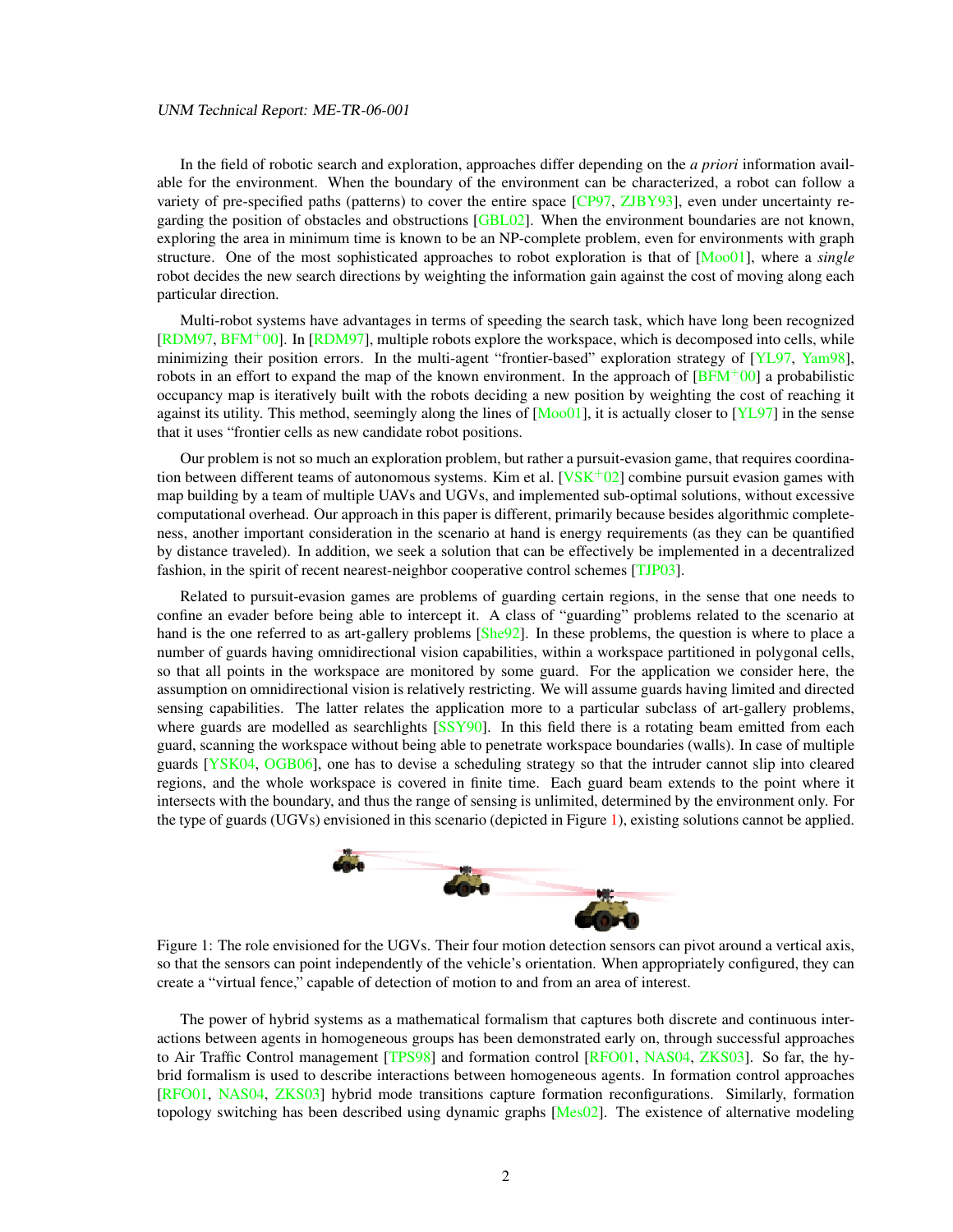and analysis methods for formation control indicates that the hybrid formalism has not been exploited to its full extend, whereas in heterogeneous multi-agent systems with complex task-driven control transitions, all other representations seem inadequate. A hybrid model, therefore, emerges as the natural way to capture and analyze the evolution of heterogeneous multi-agent interactions.

# 2 Formal Problem Statement

For modeling purposes, ground vehicles are assumed to be capable of holonomic, omnidirectional motion and be kinematically equivalent to single integrators. If  $x_i$  denotes the planar coordinates of UGV *i*, then  $\dot{x}_i = u_i$ , where  $u_i$  is the control input to UGV *i*. Stacking the coordinate vectors of all  $N_g$  UGVs, we obtain

$$
\dot{x}=u,\quad x,u\in\mathbb{R}^{2N_g}.
$$

The UGVs are assumed to carry four motion detection sensors (could be cameras), with limited range, arranged in a configuration as shown in Figure [1.](#page-4-0) These motion detection sensors are assumed mounted on a rotating base, in a way that the orientation of the sensors can be set independently of that of the vehicle's.

Aerial assets are identical, and are  $N_a$  in number. The coordinate vector of UAV *i* is denoted  $y_i \in \mathbb{R}^2$ , with the vertical coordinate ignored after assuming that all UAVs are assumed to fly at the same altitude (this ensures consistency in their sensor footprints). have double integrator dynamics,

<span id="page-5-1"></span>
$$
\ddot{y} = w, \quad y, w \in \mathbb{R}^{2N_a}.\tag{1}
$$

The UAVs are assumed to be equipped with cameras, obtaining images of a certain disk-shaped region on the ground. The camera footprint of each UAV is fixed and moves along with the UAV.

If the target is found within one of the footprint regions of the UAVs, or it intersects with one of the rays of the UGV motion detectors, it is considered located and intercepted.

The problem we address in this work is stated as follows:

Develop control strategies for the deployment and coordination of a mixed UAV/UGV team, so that it can search a rectangular planar region and intercept an arbitrary moving target in finite time.

# 3 Approach to Solution

## <span id="page-5-0"></span>3.1 Search Area Partition

The size of the area that can be searched so that completeness is ensured, is determined by the sensing capabilities and the number of the available ground and aerial assets. What is needed is a method of *partitioning* the space into cells so that

- 1. ground vehicles can detect every transition of the target from one cell to another, and
- 2. aerial vehicles have a collective sensor footprint that enables them to sweep the cell with one elementary maneuver.

The size of the cell depends on the number of available aerial vehicles. When these UAVs fly in close formation, their footprints cover a strip of certain length. Setting this length equal to the length of the cell edge, enables us to scan one such cell with one UAV formation pass.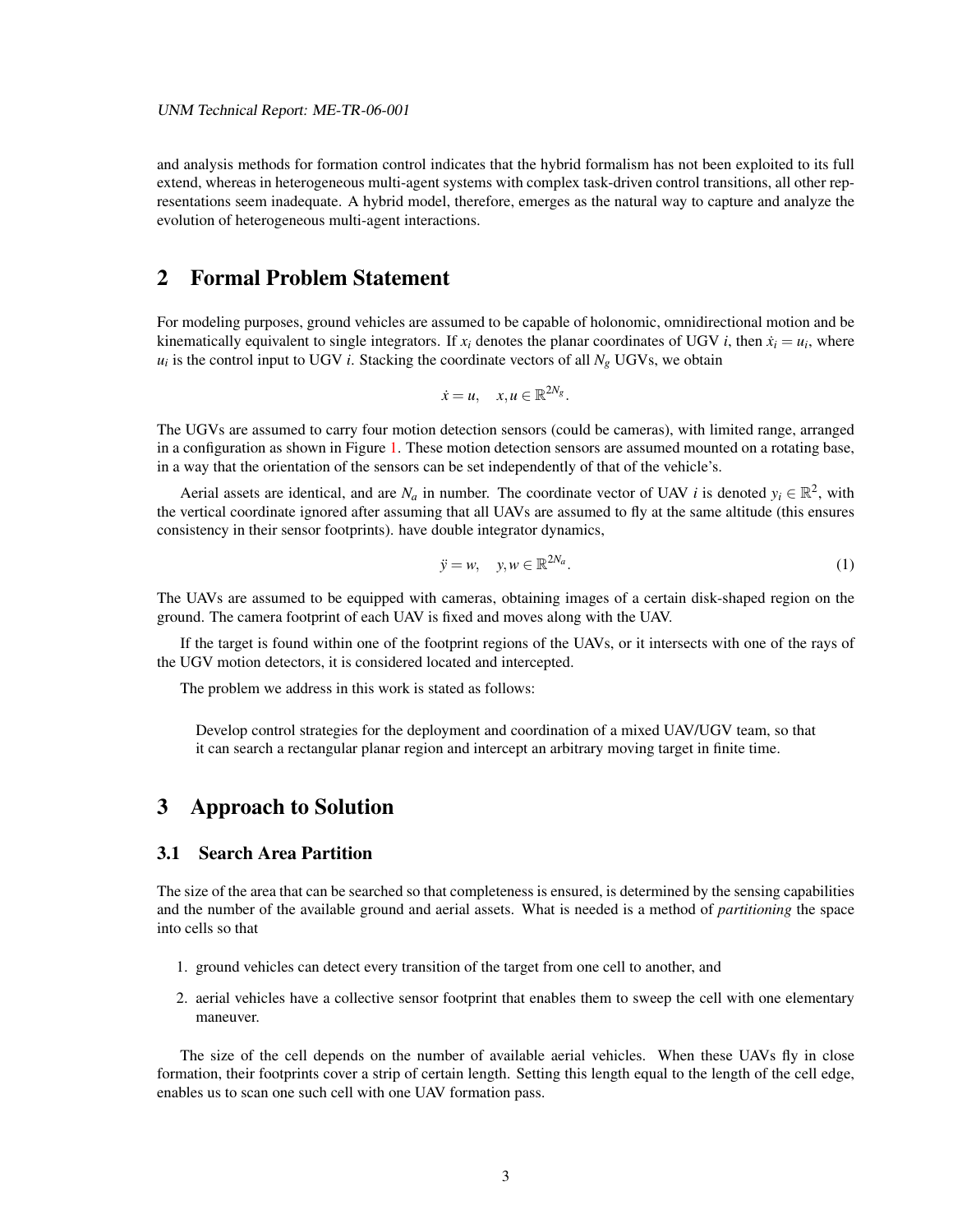The number of cells that can be securely covered depends on the number of available ground vehicles. Positioning the UGVs along the edges of the cells, so that a target crossing over an edge can be detected by at least one UGV, creates a set of grid points,  $\{x_d(i)\}\$ ,  $i = 1, \ldots, N_g$ , each one representing a desired position for a UGV guarding a crossing (Figure [1\)](#page-4-0). For a (square) area of  $k \times k$  cells, where the length of the cell edge can be covered by the sensing range of *a* UGVs, the number of UGVs (grid points) required is  $2ak(k+1)$ .

Once the UGVs position themselves on the nodes of this grid (Figure [3\)](#page-11-0), movement between cells can be detected and thus the position of the target within the area can be immediately determined.

#### 3.2 UGV Grid-Point Assignment

Each ground vehicle is assigned to a specific grid point, by means of a graph-matching algorithm that associates a UGV with a grid point in such a way so that the total distance between the initial positions of the UGV and their associated grid points is minimized. The method used for matching UGVs to grid points is the *Hungarian* algorithm.

Execution of the matching algorithm needs to be done centrally, but it places no significant computational burden since it is polynomial time  $(O(N^3))$ .

## <span id="page-6-2"></span>3.3 UGV Motion Planning

The ground vehicles navigate to their designated grid points using a (centrally generated) artificial potential field. In earlier work [\[TK05\]](#page-18-9) we introduced a new navigation function that is appropriate for multi-robot formation control and navigation. In [\[TK05\]](#page-18-9) we made the restrictive assumption that robots can be represented by points. In this paper we lift this assumption, and we allow for disk (or sphere) - like objects; thus, regardless of the actual shape of the vehicle, a spherical "shell" [\[SK02\]](#page-17-14) can be assumed to surround it, consisting of a protected zone, that is to remain collision free, and an external sensing zone, in which collision avoidance is initiated.

The navigation function is constructed according to  $[TK05]$ , and, with appropriate tuning, guarantees that UGVs will reach their desired grid locations, from every initial condition, while avoiding collisions between them. The navigation function that coordinates the UGVs has the form

<span id="page-6-1"></span>
$$
\varphi_g(x) = \frac{\sum_{i=1}^{N_g} (x - x_d)^2}{\exp(\beta(x)^{\frac{1}{k_g}})},
$$
\n(2)

<span id="page-6-0"></span>where  $k_g$  is the function's tuning parameter, and  $\beta(\cdot)$  is the product of all collision proximity (obstacle) functions  $\beta(\cdot)_{ij}$ 

$$
\beta(x) \triangleq \prod_{(i,j)\in N_g \times N_g, i \neq j} (\beta_{ij}(x) - b_0),
$$
\n(3a)

which are defined as

$$
\beta_{ij}(x_i, x_j) \triangleq 1 - \frac{h(\varepsilon^2 - ||x_i - x_j||^2)}{h(\varepsilon^2 - ||x_i - x_j||^2) + h(||x_i - x_j||^2)}
$$
\n
$$
b_0 \triangleq 1 - \frac{h(\varepsilon^2 - R^2)}{h(\varepsilon^2 - R^2) + h(R^2)},
$$
\n(3b)

Parameter *R* is the radius of the "shell", and  $\varepsilon$  determines the detection range of the UGV proximity sensors which are used for collision avoidance. Function *h* is given as

$$
h(r) \triangleq \begin{cases} 0, & r \le 0 \\ \exp(-1/r^2), & r > 0. \end{cases}
$$
 (3c)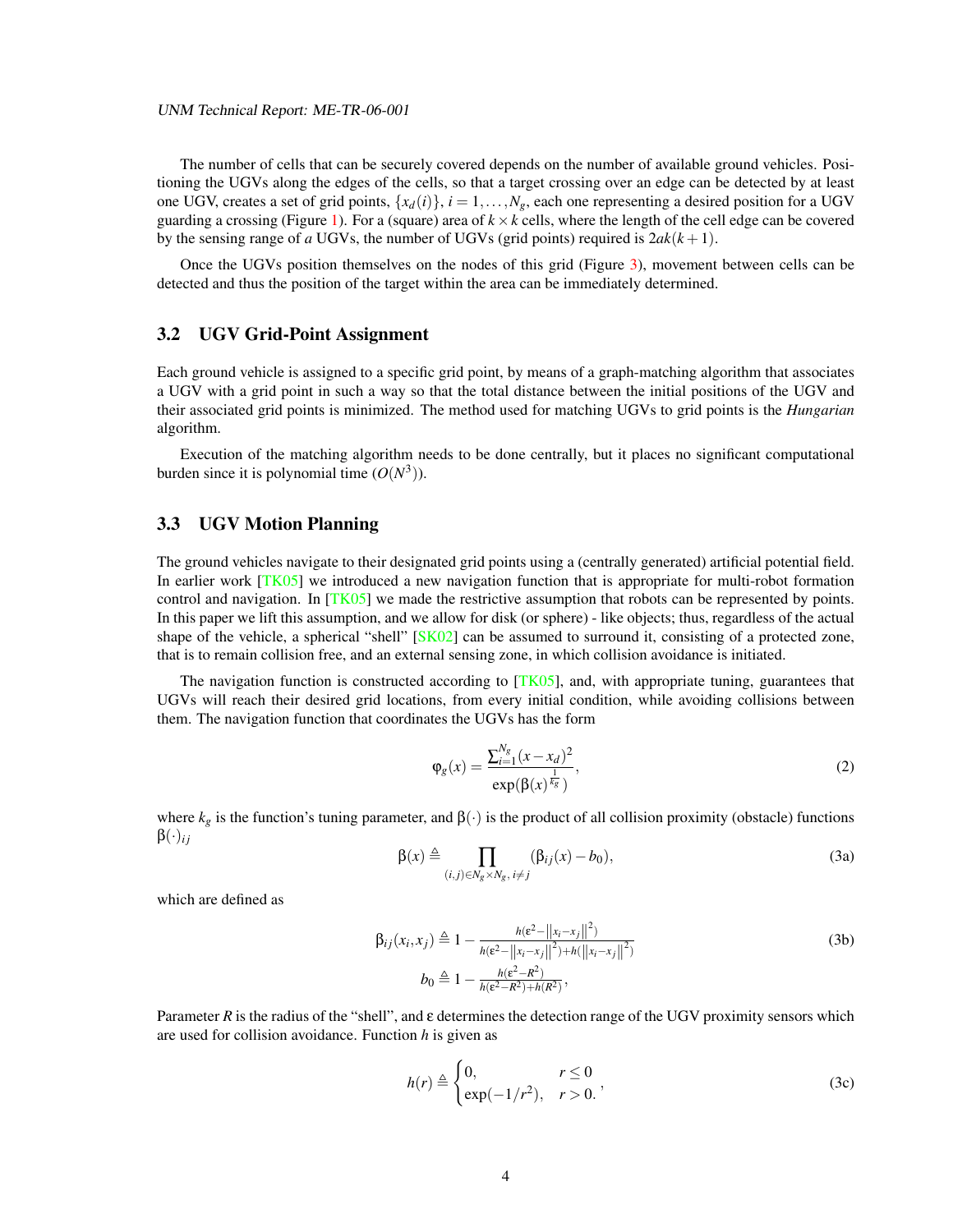#### UNM Technical Report: ME-TR-06-001

Construction [\(3\)](#page-6-0) is adapted from [\[Boo86\]](#page-16-12), where it is identified as a way to construct a smooth  $(C^{\infty})$  function, taking values in [0,1], and being identically equal to 0, and 1, in disjoint two intervals *F* and *D*, respectively. It is exactly this property (namely that  $\beta$  can be made identically one for large  $||x_i - x_j||$ ) that allows us to compute  $\prod_{(i,j)\in N_g\times N_g, i\neq j}$   $\beta_{ij}$  in [\(2\)](#page-6-1) using only the  $(i,j)$  pairs of UGVs in close proximity to each other; namely  $(i,j)$  such that  $||x_i - x_j|| < \varepsilon$ . Moreover, this property will enable us to decentralize navigation in the future according to [\[TK05\]](#page-18-9).

#### Proposition 3.1. *The function defined in* [\(2\)](#page-6-1) *is a navigation function.*

*Proof.* We will only sketch the proof, due to lack of space. A detailed proof essentially tracks the steps of the proof in  $[TK05]$ . Here we demonstrate that all of the intermediate results leading to the proof in  $[TK05]$ , hold:

- 1. the configuration where  $||x-x_d||$  is a nondegenerate critical point of  $φ_g$ ; it can be verified that as in [\[TK05\]](#page-18-9) that  $\nabla^2 \varphi_x(x_d) = \frac{2}{\exp(\beta(x_d)^{1/kg})} I$ .
- 2. there are no critical points on the configurations where protected zones touch, since when  $||x_i x_j|| \rightarrow R$ ,

$$
\beta \to 0, \text{ and } \nabla \varphi_g \to -\frac{1}{e^{\beta^{1/k_g}}} \frac{\sum_{i=1}^{N_g} (x - x_d)^2}{k_g} \beta^{\frac{1}{k_g} - 1} \nabla \beta \text{ [TK05]. With } \nabla \beta_{ij}(R) \text{ being equal to}
$$
\n
$$
\frac{-4 e^{R^{-4} + (R^2 - \varepsilon^2)^{-2}} \varepsilon^2 (3R^4 - 3R^2 \varepsilon^2 + \varepsilon^4)}{\left(e^{R^{-4} + e^{\left(R^2 - \varepsilon^2\right)^{-2}}\right)^2 R^5 (R^2 - \varepsilon^2)^3} > 0,
$$

and with the product  $\beta_{ij}^{1/k_g-1} \nabla \beta_{ij}$  at *R* evaluated at

$$
\beta_{ij}^{1/k_g-1} \nabla \beta_{ij} = \frac{-4 \epsilon^2 (3R^4 - 3R^2 \epsilon^2 + \epsilon^4)}{\left(e^{R-4} + e^{(R^2 - \epsilon^2)^{-2}}\right)^2 R^5 (R^2 - \epsilon^2)^3} \cdot e^{R^{-4} - (R^2 - \epsilon^2)^{-2}} \left(\frac{e^{(R^2 - \epsilon^2)^{-2}}}{e^{R^{-4} + e^{(R^2 - \epsilon^2)^{-2}}}}\right)^{\frac{1}{k_g}+1} > 0,
$$

we have that  $\lim_{\|x_i-x_j\| \to R} \nabla \varphi_g \neq 0$ .

- 3. there are no critical points near the destination or "shell"-collision configurations, because with  $\beta_{ij}$  being smooth,  $\|\nabla \beta\|$  is always bounded, and one can obtain a lower bound for *k* in the same way as in [\[TK05\]](#page-18-9).
- 4.  $\nabla^2 \beta_{ij}$  evaluated at *R* has a single root for *R* in [0, ε], and is strictly positive for *R* smaller than this root. Therefore, given  $R$ , (the boundary of the protected zone), one can find an  $\varepsilon$  (a required sensing zone), and a unit vector  $\hat{v}$ , such that  $\hat{v}^T \nabla^2 \varphi_g \hat{v} < 0$  [\[TK05\]](#page-18-9). For example, if one sets  $R = \frac{\epsilon}{2}$ , then

$$
\nabla^2 \beta_{ij} = \frac{-1024 e^{\frac{128}{9\epsilon^4}} \left( 12544 + 891 \epsilon^4 + e^{\frac{128}{9\epsilon^4}} \left( -12544 + 891 \epsilon^4 \right) \right)}{729 \left( 1 + e^{\frac{128}{9\epsilon^4}} \right)^3 \epsilon^{10}},
$$

which is positive and strictly increasing with ε.

5. the degeneracy of critical points in the free space can be established as in [\[TK05\]](#page-18-9), independently of  $β<sub>ij</sub>$ .

 $\Box$ 

Therefore, [\(2\)](#page-6-1) defines a navigation function on  $\mathbb{R}^{N_g}$ , and setting  $u_i = -\nabla_{x_i} \varphi_g$  establishes uniform asymptotic stability of *x* to *xd*.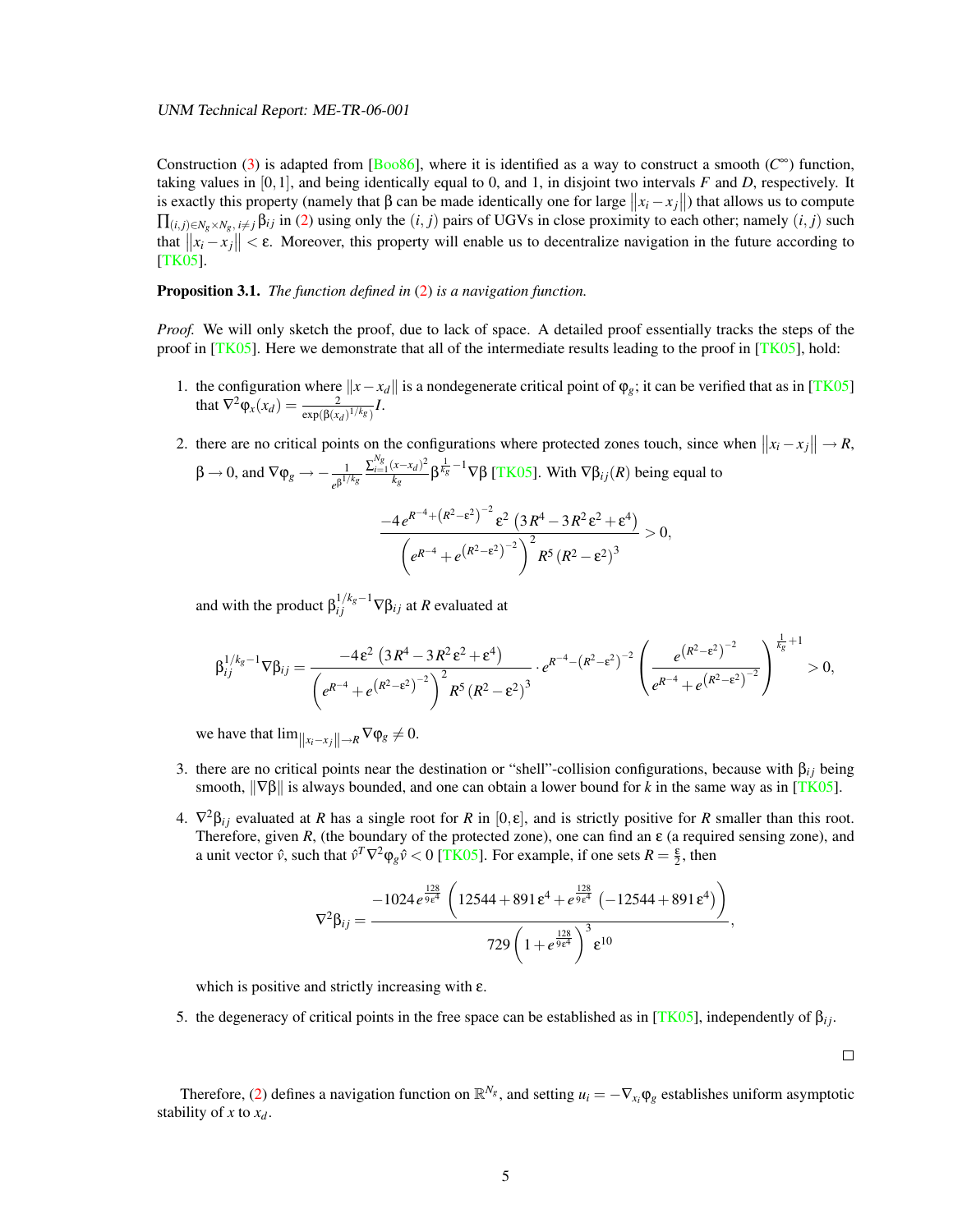## 3.4 UAV Formation Control

The aerial vehicles are steered into a formation that scans uniformly the cells in the grid defined in section [3.1](#page-5-0) along one direction. Formation control is combined with velocity synchronization, so that not only do the UAV group steers itself into a specific shape, but it also moves in unison along a desired direction. To achieve this goal, we adapt the flocking algorithm of [\[TJP03\]](#page-18-5), by replacing the inter-agent potential function with a multi-agent navigation function of the same form as the one constructed in section [3.3.](#page-6-2)

The shape of the desired formation can be specified in terms of desired relative vectors between UAVs,  $c_{ij}$ , with  $(i, j) \in N_a \times N_a$ . If a desired relative position vector is specified between UAV *i* and UAV *j*, we write  $i \sim j$ . To meet these inter-UAV relative position specifications encoded in  $c_{ij}$ , the UAVs are assumed to exchange position and velocity information locally. By local information exchange we mean that a UAV does not need to broadcast its information to and receive data from all other UAVs; instead only a certain subset of the team is thought to be a "network neighbor" of each agent. The inter-agent relative position specifications and communication requirements are captured formally in our definition of the formation graph:

**Definition 3.2 (Formation graph).** *The formation graph,*  $G = \{ \mathcal{V}, \mathcal{E}, \mathcal{L} \}$ *, is a directed labeled graph consisting of:*

- *a set of vertices (nodes),*  $V = \{1, ..., N\}$ *, indexed by the mobile agents in the group,*
- *a set of edges,*  $\mathcal{E} \subseteq \{(i,j) \in \mathcal{V} \times \mathcal{V}\}\$ , containing ordered pairs of nodes that represent relative position *objectives, and*
- *a set of labels,*  $L = \{c_{ij} \in \mathbb{R}^n, | (i, j) \in \mathcal{E}\}$ , that set the specifications for inter-agent objectives.

Formation graph edges imply the existence of a constant bidirectional communication link between agents, because systems that are unaware of each other's state will not be able to coordinate toward a state-dependent common objective. If *G* is (weakly) connected, all agents have a specific desired configuration in the formation. Relative positions remove the ambiguity introduced by desired relative distances. Once the relative positions are set, both the position and orientation of the formation is specified.

Then the goal configuration for the UAV formation is described by the zero level set of the function:

$$
\gamma(y) = \sum_{i \sim j} ||y_i - y_j - c_{ij}||^2.
$$

Collision proximity is encoded using [\(3\)](#page-6-0), and a navigation function  $\varphi_a(y)$  is constructed as

$$
\varphi_a(y) = \frac{\gamma(y)}{\exp(\beta(y)^{1/k_a})},
$$

where  $k_a$  is the associated tuning parameter. At the time of writing, potential field forces (generated by  $-\nabla \varphi_a$ ) are computed centrally, but decentralization is a straightforward next step, where only tuning of  $k_a$  is required [\[TK05\]](#page-18-9).

Rimon and Koditschek, in their seminal paper on navigation functions [\[RK92\]](#page-17-15), point out that in a mechanical system  $M(p)\ddot{p} + f(p, \dot{p}) + g(p) = \tau$ , with a torque/force input of the form  $\tau(p, \dot{p}) = -\nabla V(p) + d(p, \dot{p})$ , where *d* is a dissipative vector field and  $V(p)$  is a navigation function, the critical qualitative behavior of the navigation function's gradient is copied to the mechanical system's trajectories, making it behave as  $\dot{p} = -\nabla V(p)$ . Our formation stabilization and flocking controller has this exact structure:

<span id="page-8-0"></span>
$$
w = -\nabla_y \varphi_a + \frac{1}{2} \left( 1_{N_a} \otimes \ell(y, t) - \dot{y} \right) \underbrace{- (L \otimes I_2) \dot{y}}_{\text{dissipative field}},
$$
\n(4)

where *L* is the Laplacian of the graph defined by the relative position vector specifications,  $c_{ij}$  [\[TJP03\]](#page-18-5), and  $\ell(y,t)$ is a formation control signal, acting as a common virtual leader, that serves to center and steer the UAV formation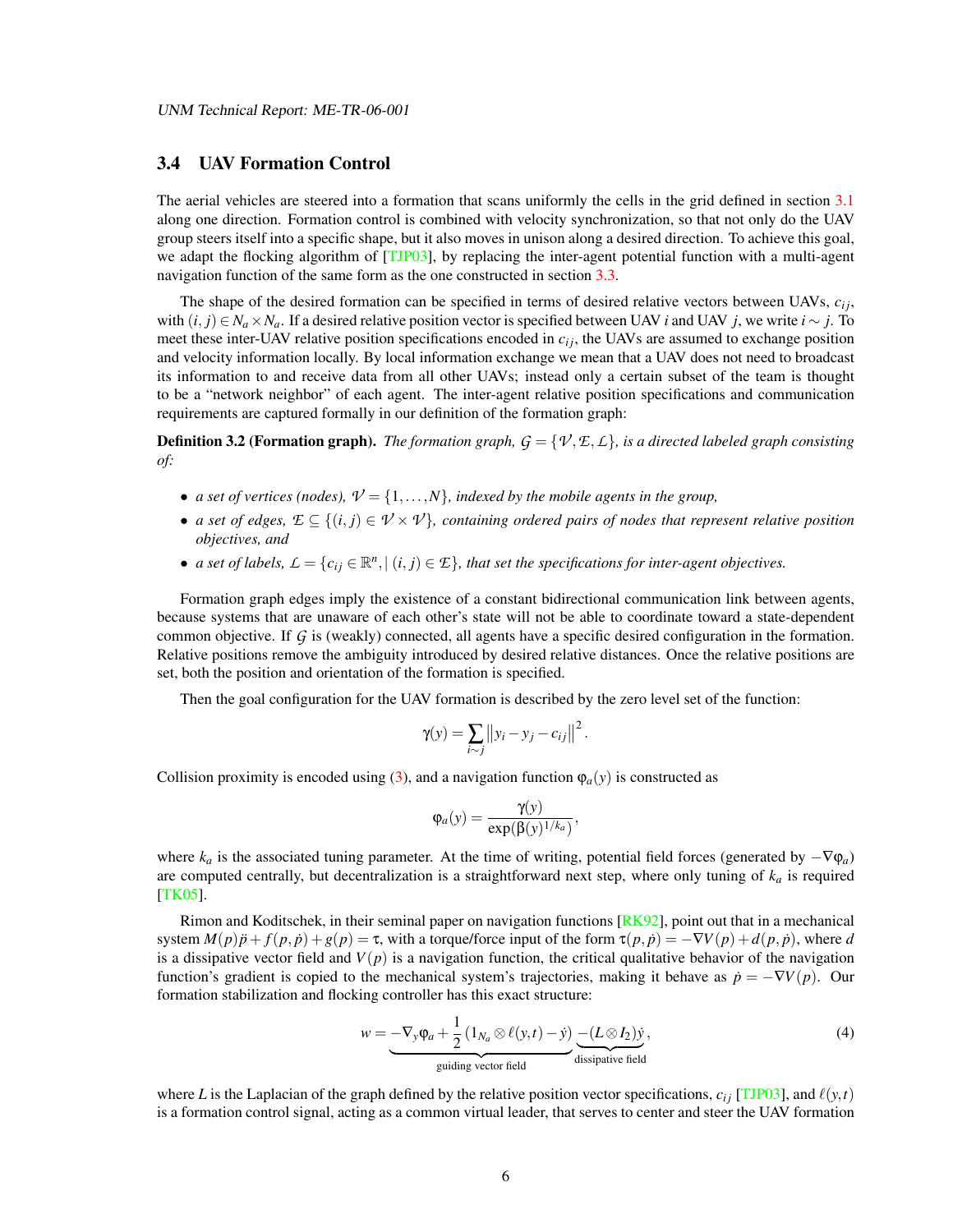along a particular direction. Vector field  $-(L \otimes I_2)\dot{y}$  is dissipative because *L* is a positive semi-definite matrix. The "guiding vector field" consists of the negated gradient of a multi-agent navigation function,  $\nabla_{\mathbf{v}}\varphi_a$ , which steers the UAVs into formation, plus a vector with projection along the longitudinal and latitudinal components of ˙*y* is parallel to 1. This latter vector drives all the UAVs, to converge uniformly to the the centerline of the set of cells that are to be scanned at time *t*; the term  $\ell(y,t)$  essentially forces synchronization between the UAV and UGV groups, and is defined in section [3.5.](#page-9-0)

The stability properties of the closed loop system  $(1)-(4)$  $(1)-(4)$  $(1)-(4)$  is established by considering the dynamics of relative position  $(B^T \otimes I_2)y$  and velocity  $(B^T \otimes I_2)y$  vectors, where *B* is the incidence matrix of the formation graph *G*:

**Proposition 3.3.** *The dynamics of*  $(B^T \otimes I_2)y$  *induced by* [\(1\)](#page-5-1)-[\(4\)](#page-8-0):

$$
(B^T \otimes I_2)\ddot{y} = (B^T \otimes I_2) \left( -\nabla \varphi_a + \frac{1}{2}(1 \otimes \ell - \dot{y}) - (L \otimes I_2)\dot{y} \right),
$$

*stabilize asymptotically to the set where velocity vectors are synchronized,*  $\dot{y} \in \text{span}\{1\}$ *, and relative positions have assumed their desired values making* ϕ*<sup>a</sup> zero.*

*Proof.* Note that  $\varphi_a$  depends on differences of the form  $y_i - y_j$  [\[Tan07\]](#page-17-16) and not on any  $y_i$  explicitly, and differentiating  $V = \varphi_a + \frac{1}{2} \dot{y}^T (L \otimes I_2) \dot{y}$ :

$$
\dot{V} = \nabla_{(B^T \otimes I_2)} \varphi_a^T (B^T \otimes I_2) \dot{y} + \dot{y}^T (B \otimes I_2) (B^T \otimes I_2) \left( -\nabla \varphi_a + \frac{1}{2} (1 \otimes \ell - \dot{y}) - (L \otimes I_2) \dot{y} \right)
$$
  
\n
$$
= \nabla_{(B^T \otimes I_2)} \varphi_a^T (B^T \otimes I_2) \dot{y} - \dot{y}^T (B \otimes I_2) (B^T \otimes I_2) \nabla_y \varphi_a - \frac{1}{2} \dot{y}^T (L \otimes I_2) \dot{y} - ||(L \otimes I_2) \dot{y}||^2.
$$
 (5)

By chain rule,  $\nabla_{(B^T\otimes I_2)y}\varphi_a = \sum_{j\sim i}\nabla_{y_i}\varphi_a \frac{\partial y_i}{\partial (y_i-y_j)} = (B^T\otimes I_2)\nabla_{y_i}\varphi_a$ , and therefore [\(5\)](#page-9-1) is rewritten as

$$
\dot{V} = -\frac{1}{2} \left\| (B^T \otimes I_2) \dot{y} \right\|^2 - ((B^T \otimes I_2) \dot{y})^T (L \otimes I_2) (B^T \otimes I_2) \dot{y},\tag{6}
$$

which is negative semi-definite, and establishes the invariance of the interior of the level sets of *V*. The invariance principle suggests the existence of an attractive invariant set in the interior of the region where  $(B^T \otimes I_2)y = 0$ , i.e., where velocity vectors are aligned. The dynamics of  $(B^T \otimes I_2)y$  in this set reduce to

<span id="page-9-2"></span><span id="page-9-1"></span>
$$
(B^T \otimes I_2)\ddot{y} = -(B^T \otimes I_2)\nabla_y \varphi_a \in \text{span}\{1\},\
$$

which implies that  $\nabla_y \varphi_a = 0$ , because the range of  $B^T$  is orthogonal to 1. Since  $\varphi_a$  is a navigation function, the only stable configuration where we can have  $\nabla_{\mathbf{v}}\varphi_a = 0$  is the one corresponding to the desired values for the relative position vectors. Thus at steady state, we have that velocity vectors being aligned and relative position vectors stabilized at desired values.  $\Box$ 

## <span id="page-9-0"></span>3.5 UAV-UGV Coordination

Aerial and ground vehicle groups are coordinated using state-dependent switches. Initially, the aerial group initiates ingress and formation maneuvering only after the UGVs are in position. Such a waiting period is necessary, because otherwise the target can move undetected from a cell not yet scanned by the UGV to a cell already covered, and thus escape detection.

The "go" signal to the UAV team is generated by the UGV team once the latter finds itself within a small neighborhood of their designated grid points. In the current implementation, the switching signal is generated by monitoring the value of the centralized UGV navigation function; in a decentralized ground navigation setting, vehicles will first reach consensus over their proximity to their goal configurations, and then broadcast an appropriate message to the UAV group.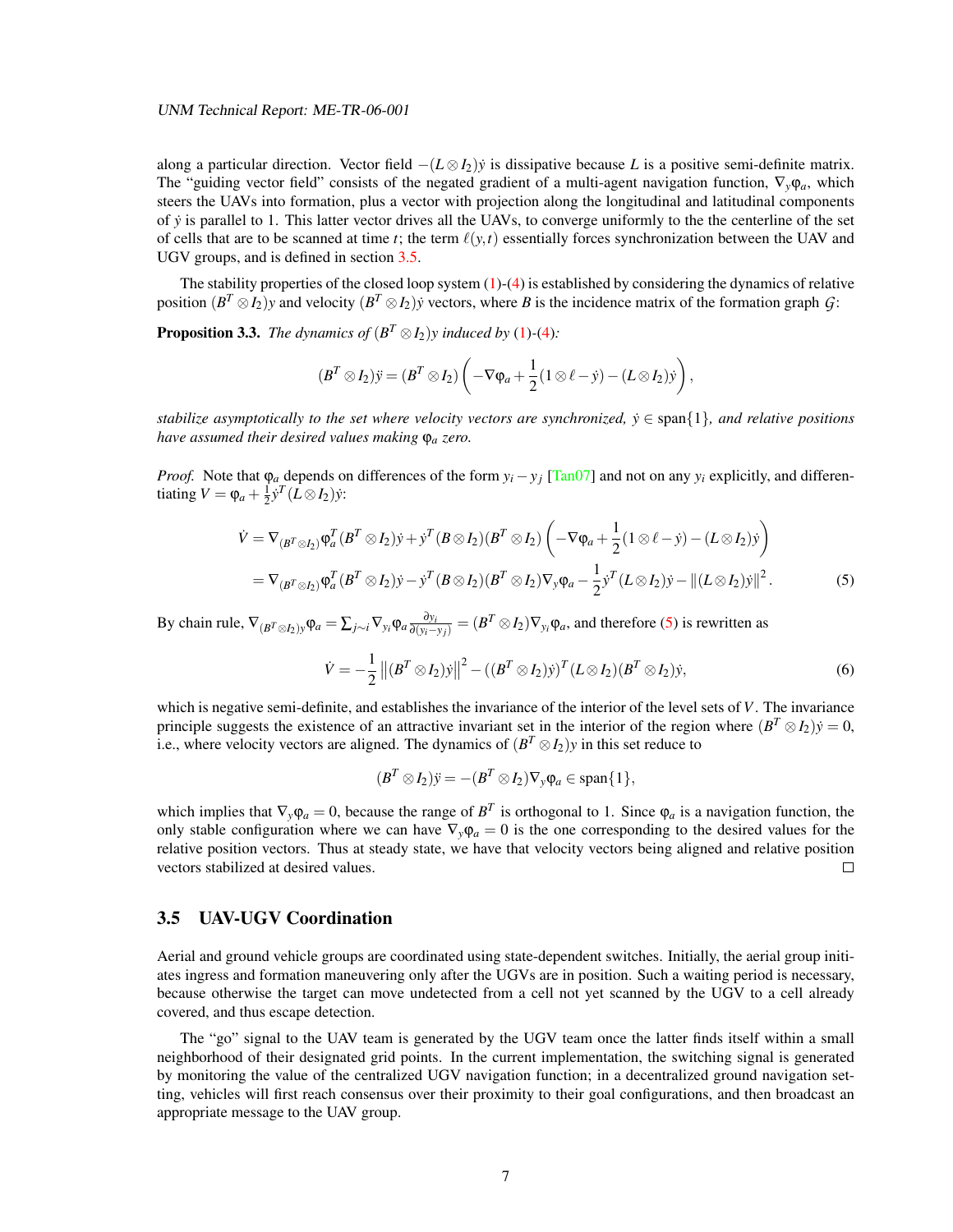#### UNM Technical Report: ME-TR-06-001

Once the UGV are in place on the grid, the UAVs start maneuvering, coming into the desired formation and aligning their speeds with the centerline of the first row (or column) of the grid that needs to be scanned. When the row (or column) has been scanned, the UAVs are at a certain distance from the grid and they are heading away from it, a transition in the controller is triggered, changing the equilibrium velocity set and aligning it with the next row (or column). In what follows, we describe the structure of  $\ell(y,t)$  and the switching conditions for the case of column scanning; the case of row scanning is dealt similarly.

The controller switching is implemented through  $\ell(y,t)$ , which is in-fact a piecewise continuous switching signal, and has the following form

<span id="page-10-1"></span>
$$
\ell(y,t) \equiv \ell_k(y) = \begin{bmatrix} -\frac{1}{N_a} \sum_{i=1}^{N_a} y - c_k \ s_k \end{bmatrix}, \quad k = 1, 2, \dots
$$

where  $c_k$  is a constant which determines the position of the (current) column centerline, and  $s_k \in \{1, -1\}$  sets the direction of scanning (up- or downward). If, for example, UAVs approach the grid from the south (bottom of Figure [7\)](#page-14-0),  $s_k$ , can be set as  $s_k = (-1)^{k-1}$ . In that case, and assuming that the grid is centered at the origin, the condition for the transition from  $\ell_k(y)$  to  $\ell_{k+1}(y)$  can be given as

$$
C_k = \frac{(-1)^{k-1} \sum_{i=1}^{N_a} (0,1) \cdot y}{N_a} - (-1)^{k-1} (\max\{(0,1) \cdot x_d\} + \varepsilon) > 0,
$$
 (7)

where  $\varepsilon > 0$  is a positive parameter that is included to allow the UAVs enough space to maneuver and change their direction before sweeping the next column. The switching scheme is depicted in Figure [2.](#page-10-0)



<span id="page-10-0"></span>Figure 2: Controller mode transition in the UAV-UGV team. The UAV group scans the first column only after the UGVs are in position  $(C_0 : \varphi_g < \varepsilon$ , where  $\varepsilon > 0$  is the desired accuracy). Condition  $C_1 > 0$  refers to the expression of [\(7\)](#page-10-1) for  $k = 1$  being positive. After scanning column k, UAVs switch their controller to scan column  $k + 1$  as soon as  $C_k > 0$  is satisfied.

## 4 Numerical Simulations

The proposed coordination scheme was tested in simulation, where an area of  $3 \text{ km}^2$  needs to be searched by a combined UGV-UAV team, consisted of  $N_g = 38$  ground vehicles and  $N_a = 3$  aerial vehicles. In this scenario, the UGVs are assumed to have four cameras that enable them to detect the target as it crosses their field of view within a distance of 300 m. We partition the area into four columns, of 375 m width, which is the width of the combined sensor footprints of the three UAVs once they come into a line formation. Along the edges of these columns, we define grid points separated by the UGV target detection range of 300 m. Since, however, column width is larger than 300 m, we introduce two horizontal rows of grid points, to bound the area from north and south (Figure [3\)](#page-11-0).

Ground vehicles are configured to initiate collision avoidance maneuvers if other vehicles are within a 200 m range (the sensing zone). This is encoded in [\(3\)](#page-6-0) through a suitable choice of  $\varepsilon$ . The radius of the protected zone for the UGVs is set at 100 m. Starting from random initial positions, they navigate toward their designated grid points following the gradient of [\(2\)](#page-6-1); a snapshot of one intermediate configuration is shown in Figure [4.](#page-12-0)

The collision avoidance properties of the navigation function are demonstrated in Figure [5,](#page-12-1) where the minimum distance between any two UGVs is shown versus time. At no point does this distance fall below 0.14 km,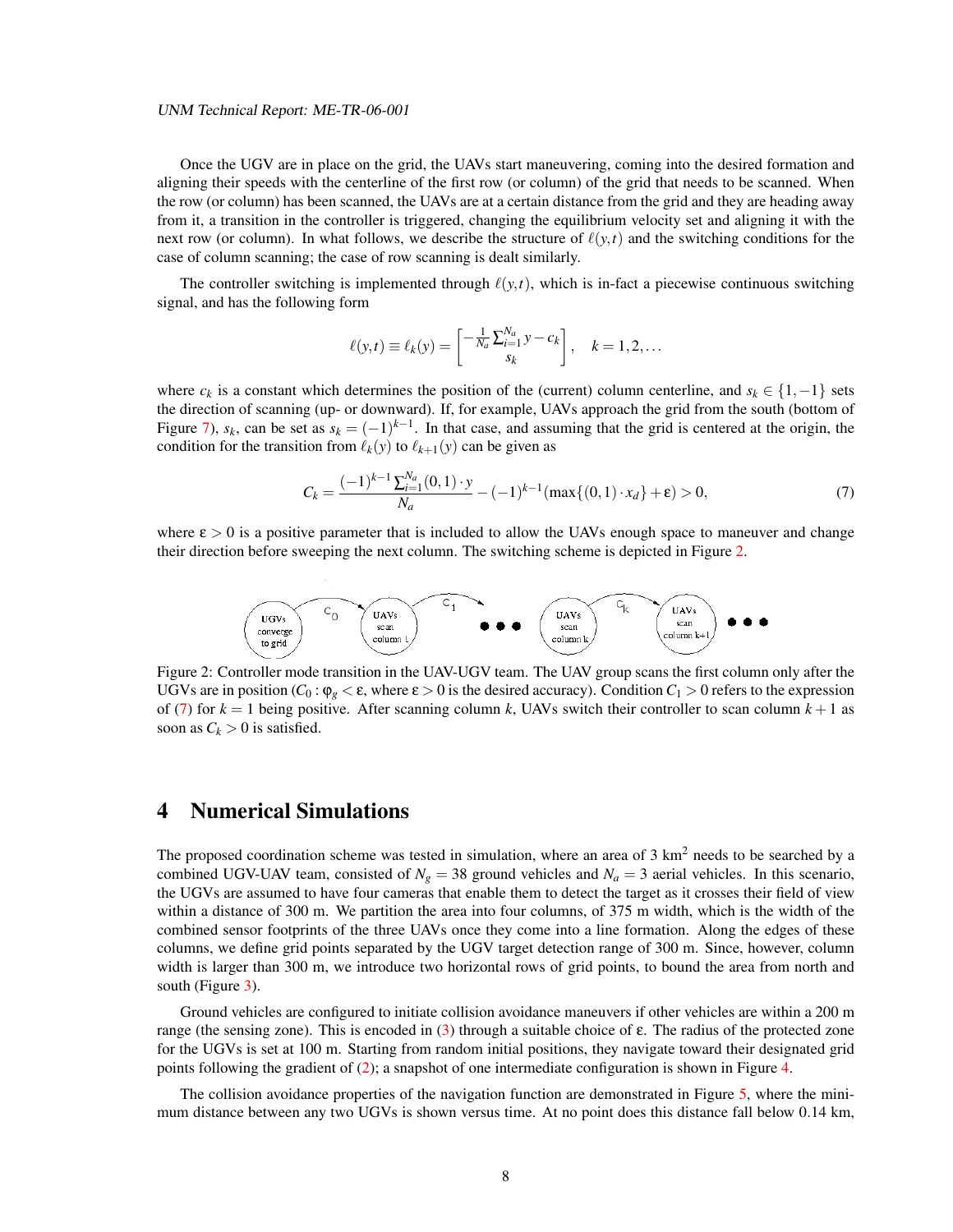

<span id="page-11-0"></span>Figure 3: The initial positions of UGVs  $(\cdot)$  and the desired grid points  $(*)$  marking the boundaries of the search area. The cross-marks  $(+)$  over the UGV positions mark the directions and range of their target detection systems. The faint (green) dotted lines connecting UGVs with grid points represent goal assignments for each UGV as output of the Hungarian algorithm.

which is the value at initialization. Note that in the final configuration (Figure [6\)](#page-13-0), the "shells" partially overlap (but not the protected regions); this suggests that the collision avoidance does not inhibit convergence.

The UGVs end their maneuver when the value of  $\varphi_g$  falls below 10<sup>-3</sup>, at which point they are positioned as shown in Figure [6.](#page-13-0) When this occurs, the UAV team starts moving in from the south. The UAVs are initialized with random initial positions and velocities, south of the UGV grid formation. The motion paths of the UAVs as they scan the area column by column are shown in Figure [7.](#page-14-0) Each turn of direction designates a controller switch, and the sharpness of the turn as shown in Figure [7](#page-14-0) is due to the fact that our simulation is a discrete time implementation, with no bounds on the magnitude of the control signals.

# 5 Estimation of Subtask Completion Times

## 5.1 Convergence of UGVs to grid points

Control inputs  $u_i$  are selected as  $u_i = -\nabla_{x_i} \varphi_g(x)$ , where *x* is the stack vector of all  $x_i$  and  $\varphi_g$  is a navigation function [\[RK92\]](#page-17-15) constructed in [\[Tan07\]](#page-17-16), satisfying  $\varphi_g > 0$  anywhere except for the goal configuration for the UGVs,  $x_d \equiv 0$ , in which  $\varphi_g(0) = 0$ . This choice of inputs guarantees uniform asymptotic convergence to  $x_d$ except for a set of initial conditions *M* of measure zero. This set contains configurations where  $\nabla \phi_g$  vanishes. By continuity, however, it is possible to find  $\underline{\varphi_g} \triangleq \min_{x: ||\nabla \varphi_g|| \leq \delta} \varphi_g(x)$ , for some small  $\delta > 0$ , and define the set  $S = \{x \mid \varphi_g < \varphi_g\}$ . Restricting the set of initial conditions for the UGVs on  $R^{2N} \setminus \{S \cup M\}$ , we have that  $\phi_g = -\|\nabla \phi_g\|^2 \leq -\delta^2$ . The Comparison Principle allows us to determine a upper bound on the time needed for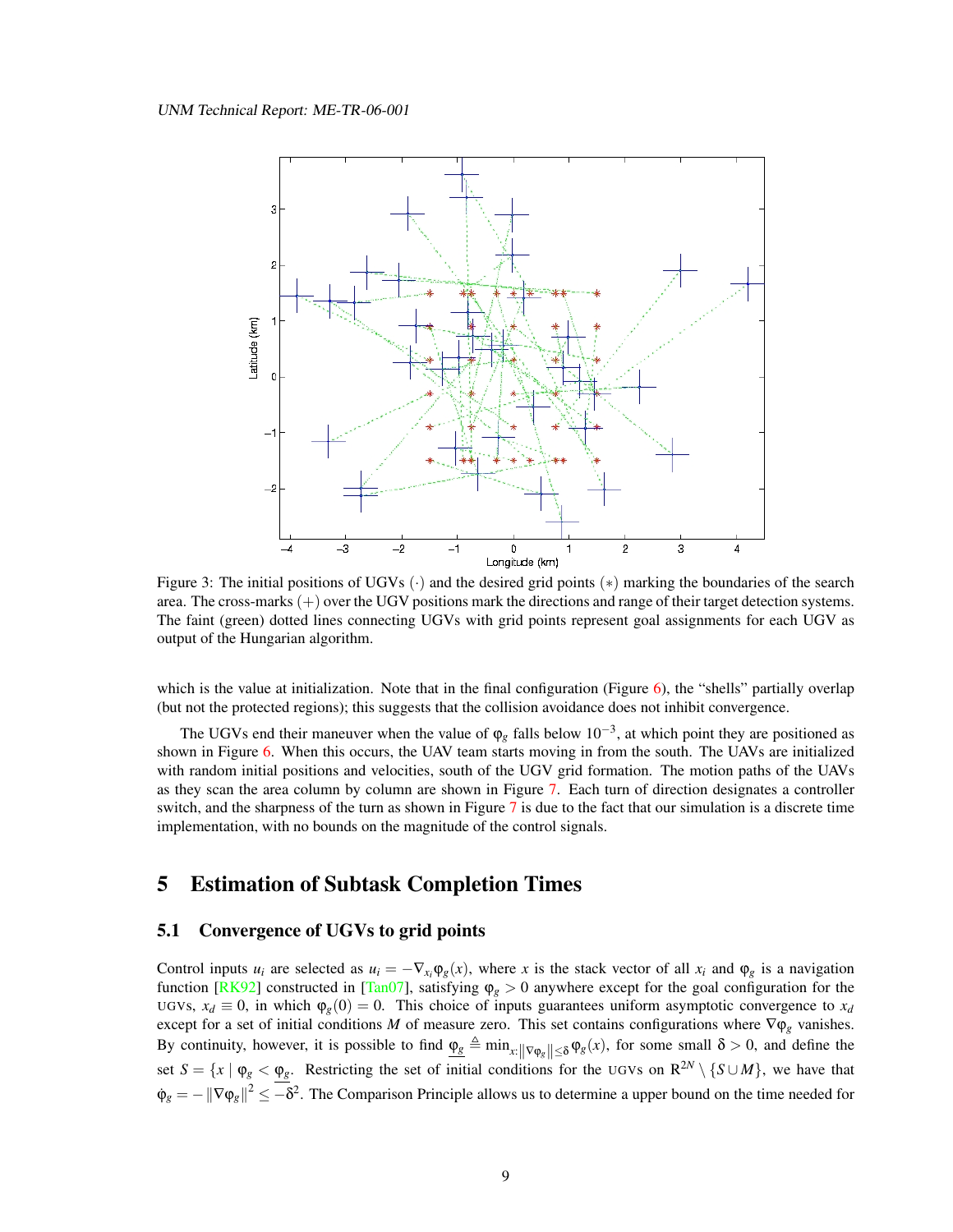

<span id="page-12-0"></span>Figure 4: The UGVs (marked by +) on their way to their designated grid points (marked by ∗). The figure shows an intermediate configuration of the UGV group.



<span id="page-12-1"></span>Figure 5: The evolution of the minimum distance between UGVs over time.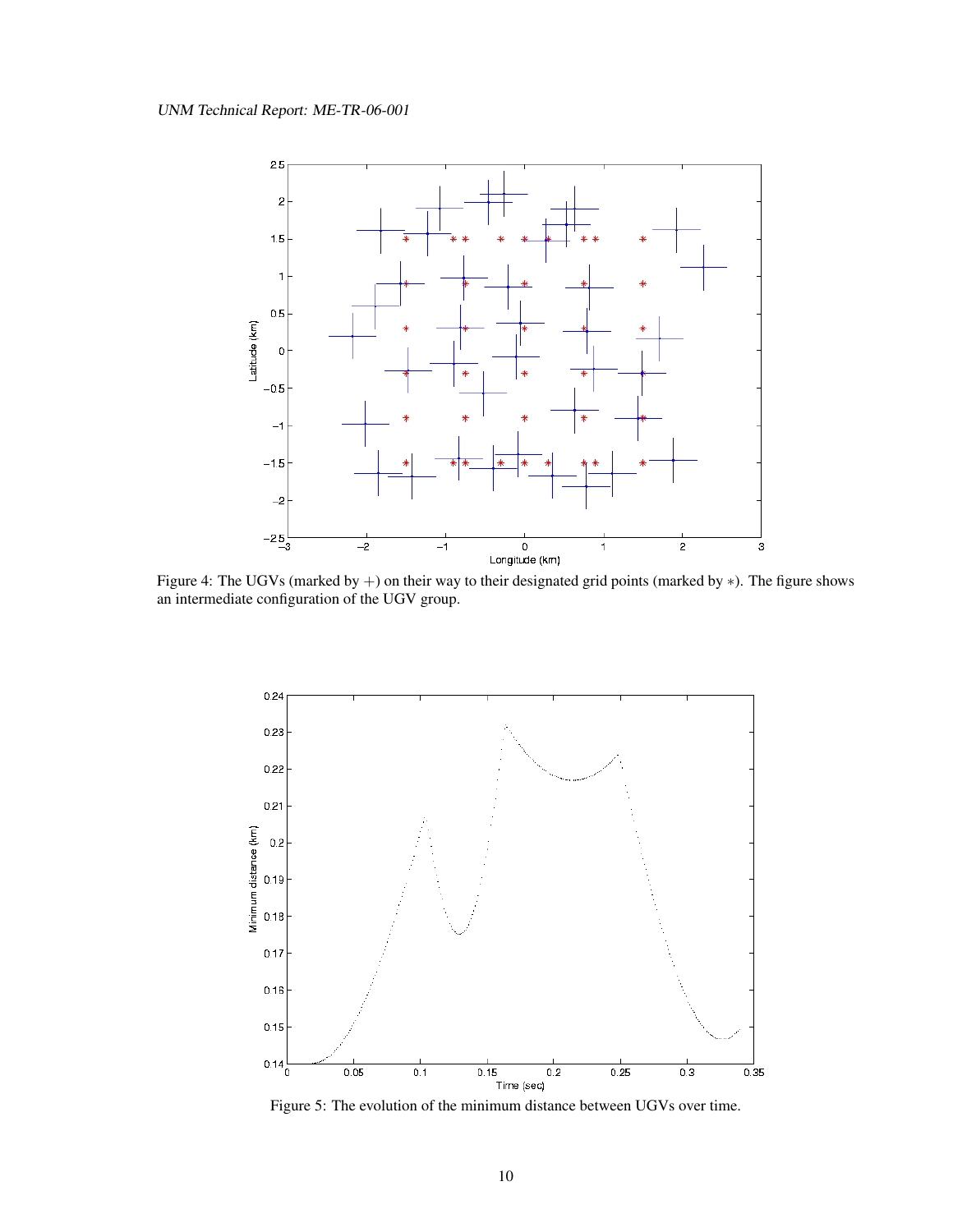

<span id="page-13-0"></span>Figure 6: The UGVs in their final configuration, stabilized around their designated goal points. Note how the lines marking their target detection ranges mark the boundaries of the search area, as well as the boundaries of each column that will be subsequently scanned by the UAV team.

 $\varphi_g$  to drop below a certain threshold, say  $\varepsilon$ :

$$
T_g = \frac{\varphi_g - \varepsilon}{\delta}.
$$
\n(8)

Using this time estimate, the UAV team can initiate its maneuver into the search area without the need for explicit communication with the UGV team. The state-based transition conditions of [\(7\)](#page-10-1) and Figure [2](#page-10-0) can then be replaced by timed transition conditions.

## 5.2 Convergence of UAVs to formation

From [\(6\)](#page-9-2),  $\dot{V} \le -\frac{1}{2} ||(B^T \otimes I_2)\dot{y}||$  $2<sup>2</sup>$ , it follows using the comparison principle that

$$
V(t) \leq 2\left(t + 2 ||(B^T \otimes I_2)\dot{y}(0)||^{-1}\right)^{-1}.
$$

If the left hand side is set equal to a small constant that expresses the desired accuracy for formation stabilization,  $\varepsilon_a$ , then the time required for the UAVs to fall into formation can be estimated as:

<span id="page-13-1"></span>
$$
T_a = \frac{2}{\varepsilon_a} - 2 \left\| (B^T \otimes I_2) \dot{y}(0) \right\|^{-1}.
$$
\n(9)

The terminal velocity of the formation (from which a time required to scan a column could be estimated) is difficult to obtain from the Lyapunov analysis, because the control terms −∇ϕ*<sup>a</sup>* and −(*L* ⊗ *I*2)*y*˙ do not change the energy of the system, but the term  $\frac{1}{2}(1 \otimes \ell - \dot{y})$  is damping-like and it does. Thus, no "energy-conservation" argument can be applied.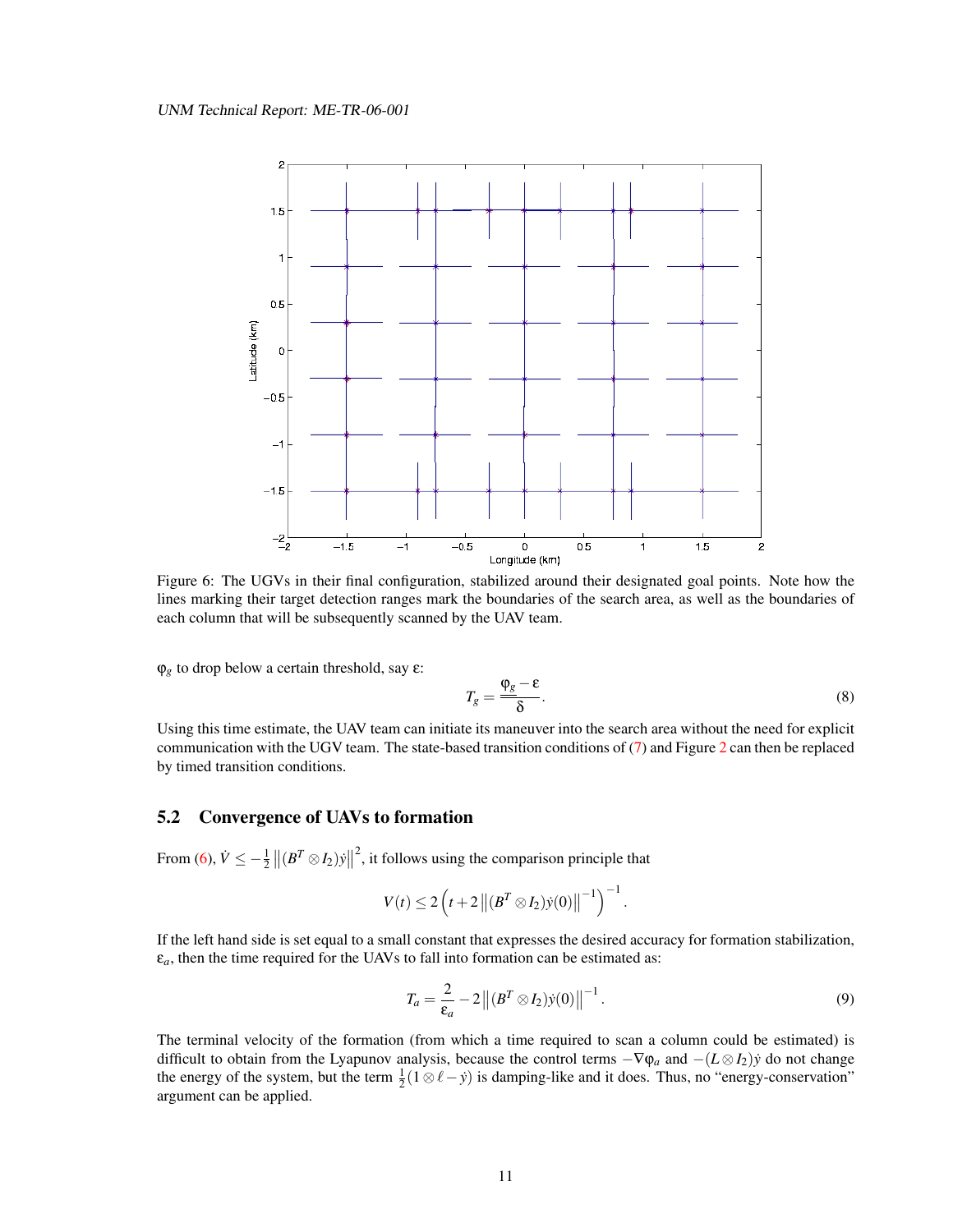

<span id="page-14-0"></span>Figure 7: Paths of the UAVs as they scan the search region, column by column. They approach from bottom-left corner of the figure and depart the scene from the bottom-right corner. As soon as they complete scanning one column, they reverse direction to scan the next.

However, after time  $T_{a_1}$  UAV velocities have synchronized and stabilized to some value  $\dot{y}$ . At that time, it is possible to estimate the time required to scan column *k* of length *s<sup>k</sup>* as

$$
T_{a_k} = s_k \cdot \dot{\bar{y}}^{-1}.
$$

## 5.3 Using the Task Completion Times for Coordination

Having obtained task completion times we can implement time-based controller switching instead of statedependent transition rules, reducing the communication overhead. Using these time abstractions, we can implement a new switching regime, under which units know how long each controller is supposed to stay active, and does not need to communicate state information to determine whether a switching condition (hybrid guard) is activated.

The time estimate of [\(9\)](#page-13-1) can also be used to determine a region for the initial positions for the UAVs: the UAV that is closest to the search area grid should be positioned at a distance

$$
d_0 = \max_{j \in \{1, ..., N_a\}} \|\{\|\dot{y}(0)\} \cdot T_{a_1},
$$

so that the UAV formation is stabilized *before* reaching the search area.

Assuming that UAV initial conditions satisfy the condition above, a possible time-based switching scheme can be constructed as follows:

• Time  $[0, T_g]$ : UGVs move into grid positions.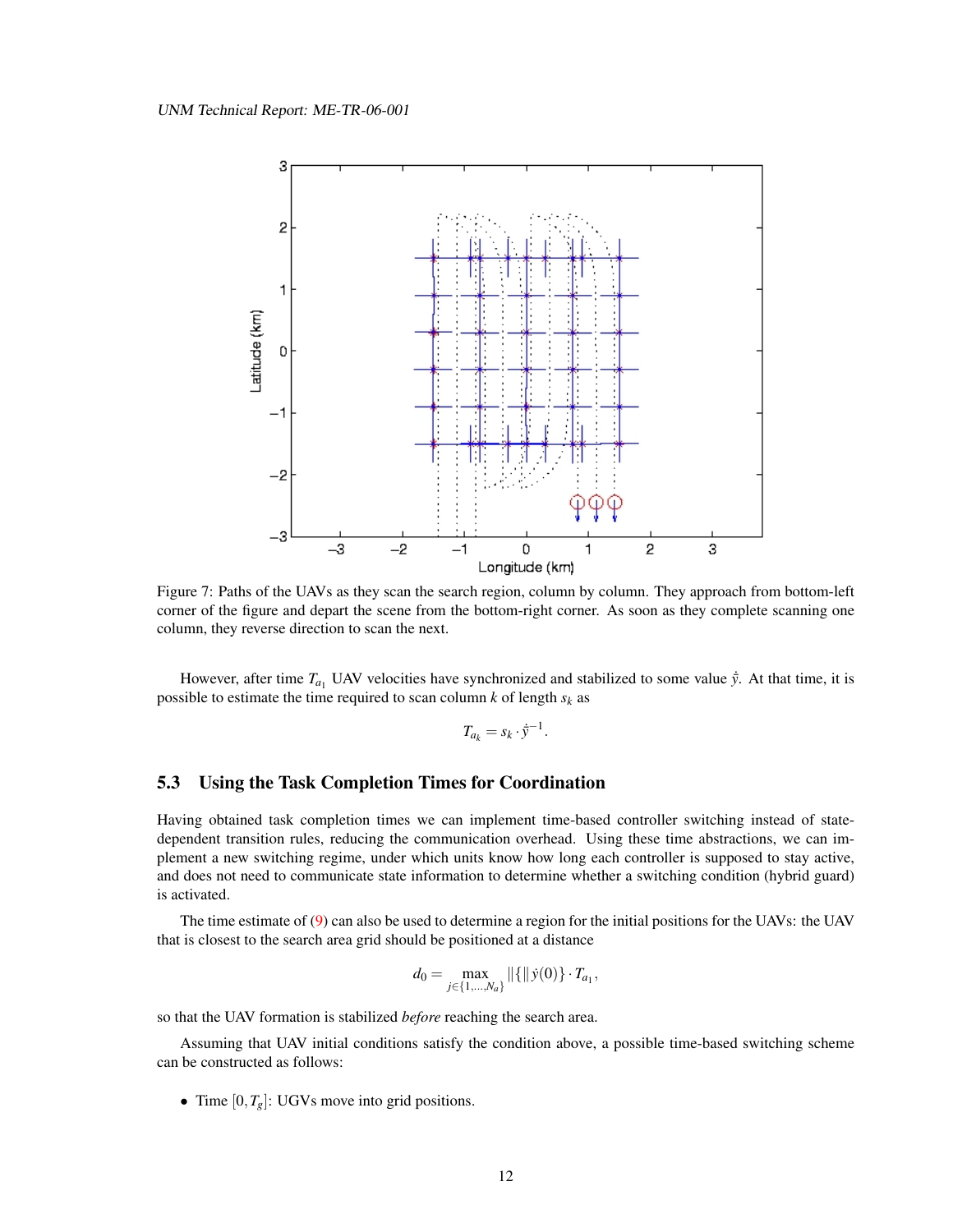- Time  $(T_g, T_g + 2T_a + T_{a_1}]$ : UAVs operate under controller [\(4\)](#page-8-0) for  $\ell(y,t) = \ell_1(y)$ .
- Time  $(T_g + 2(k-1)T_a + \sum_{m=1}^{k-1} T_{a_m}, T_g + 2kT_a + \sum_{m=1}^{k} T_{a_m}]$ : UAVs operate under controller [\(4\)](#page-8-0) for  $\ell(y,t)$  $\ell_k(\mathbf{v})$ .

Therefore, an upper bound on the time to complete the search task in an area decomposed into *s* columns, *T*total, can be obtained directly as

$$
T_{\text{total}} = T_g + 2sT_a + \sum_{m=1}^s T_{a_m}.
$$

# 6 Concluding Remarks

In this paper we addressed the problem of mobile target detection using a switched cooperative strategy that employed a group of ground vehicles, and a group of aerial vehicles, with delineated roles. We introduced improvements in existing cooperative control algorithms, in terms of collision avoidance and navigation, and demonstrated the efficacy of the approach in numerical simulations. We developed the control architecture with an eye on decentralization; currently, the components of our control strategy that are centralized are goal position assignment, and navigation for the UGV team. However, there are recent results on decentralized role assignment [\[AH05\]](#page-16-13), allowing distributed algorithm execution. In addition, we have shown in earlier work that such provably convergent group navigation and formation control can be decentralized [\[TK05\]](#page-18-9). Future work is therefore directed toward incorporating these developments, and producing a fully decentralized and scalable cooperative search and detection strategy.

# Acknowledgments

This work was made possible through SURP grant # 480480 and the support of the Intelligent Systems and Robotics Center of the Sandia National Laboratories. The author thanks Dimitris Christodoulakis for his help in literature review, problem formulation and UAV control design, and Sirisha Kota for assistance in simulation studies and visualization of simulation data. The idea for using Boothbys example for navigation came out of discussions with Grigoris Lionis. The implementation of the Hungarian algorithm was by Niclas Borlin.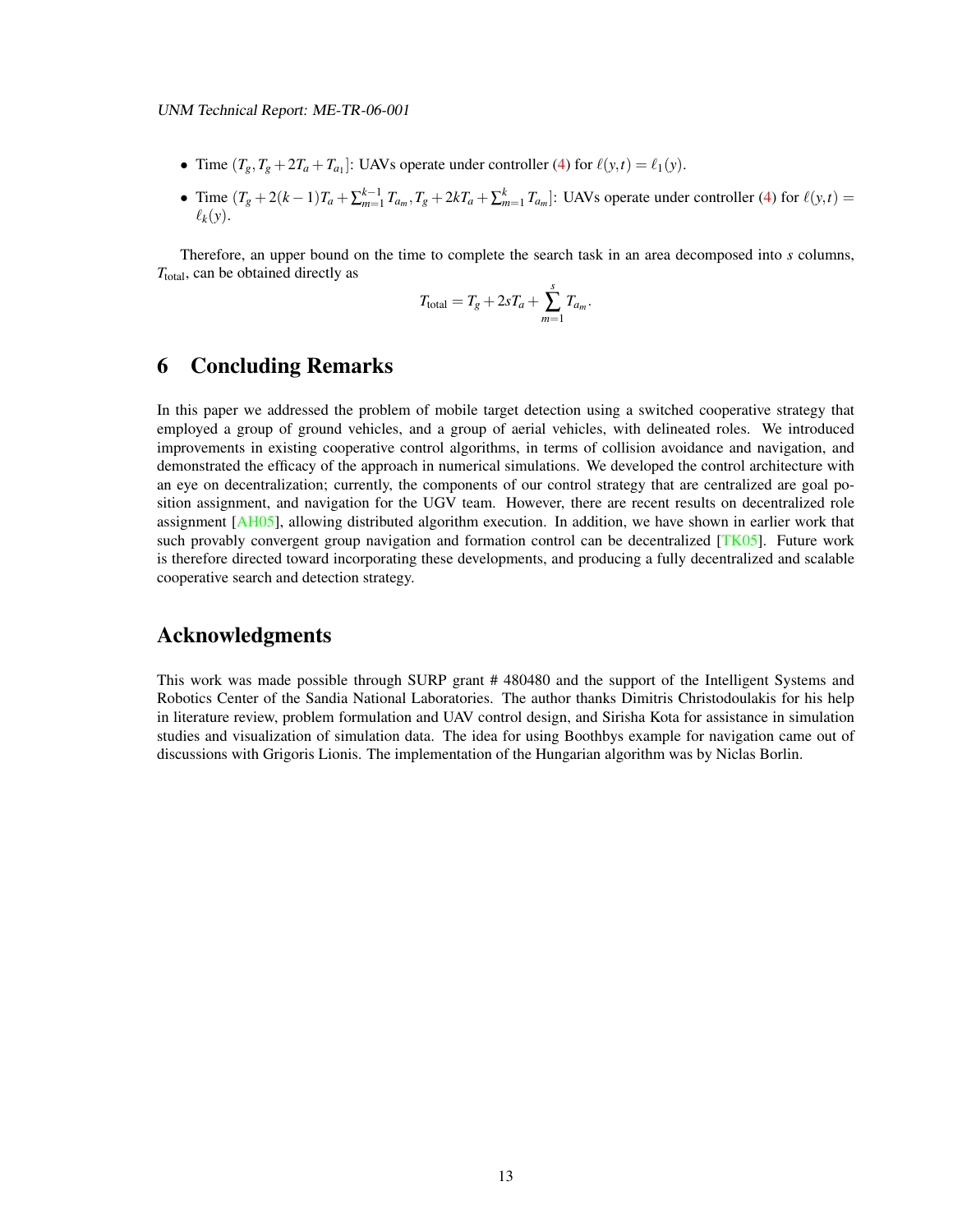# References

- <span id="page-16-13"></span>[AH05] Mehdi Alighanbari and Jonathan P. How. Decentralized task assignment for unmanned aerial vehicles. In *Proceedings of the 44th IEEE Conference on Decision and Control*, pages 5668–5673, Seville, Spain, 2005.
- <span id="page-16-0"></span>[BA98] T. Balch and R.C. Arkin. Behavior-based formation control for multirobot teams. *IEEE Transactions on Robotics and Automation*, 14(6):926 – 939, 1998.
- <span id="page-16-11"></span><span id="page-16-2"></span>[BFM+00] W. Burgard, D. Fox, M. Moors, R. Simmons, and S. Thrun. Collaborative multi-robot exploration. In *Proceedings of the IEEE International Conference on Robotics and Automation*, pages 1340–1345, San Francisco, 2000.
	- [BLH01] R. W. Beard, J. Lawton, and F. Y. Hadaegh. A coordination architecture for spacecraft formation control. *IEEE Transactions on Control Systems Technology*, 9:777–790, 2001.
	- [Boo86] W. M. Boothby. *An Introduction to Differentiable Manifolds and Riemannian Geometry*. Academic Press, 2nd edition, 1986.
- <span id="page-16-12"></span><span id="page-16-10"></span><span id="page-16-9"></span><span id="page-16-8"></span><span id="page-16-7"></span><span id="page-16-6"></span><span id="page-16-5"></span><span id="page-16-4"></span><span id="page-16-3"></span><span id="page-16-1"></span>[CMKB04] J. Cortes, S. Martinez, T. Karatas, and F. Bullo. Coverage control for mobile sensing networks. *IEEE Transactions on Robotics and Automation*, 20(2):243–255, 2004.
	- [CP97] Howie Choset and Philippe Pignon. Coverage path planning: The boustrophedon cellular decomposition. In *Proceedings of the International Conference on Field and Service Robotics*, Camberra Australia, 1997.
	- [DD03] R. DAndrea and G. E. Dullerud. Distributed control of spatially interconnected systems. *IEEE Transactions on Automatic Control*, 48(9):1478– 1495, 2003.
	- [GBL02] Hector H. Gonzalez-Banos and Jean-Claude Latombe. Navigation strategies for exploring indoor environments. *Journal of Robotic Systems*, 21(10-11):829–848, 2002.
	- [GP03] V. Gazi and K.M. Passino. Stability analysis of swarms. *IEEE Transactions on Automatic Control*, 48(4):692–696, 2003.
	- [JAE06] M. Ji, S. Azuma, and M. Egerstedt. Role-assignment in multi-agent coordination. *International Journal of Assistive Robotics and Mechatronics*, 7(1):32–40, 2006.
	- [JK02] E. Justh and P. Krishnaprasad. A simple control law for uav formation flying. Technical Report 2002-38, Institute for Systems Research, University of Maryland, 2002.
	- [JLM02] A. Jadbabaie, J. Lin, and A. S. Morse. Coordination of groups of mobile autonomous agents using nearest neighbor rules. *IEEE Transactions on Automatic Control*, 48(6):988–1001, 2002.
	- [LA04] Damian M. Lyons and Ronald C. Arkin. Towards performance guarantees for emergent behavior. In *Proceedings of the IEEE International Conference on Robotics and Automation*, pages 4153–4158, 2004.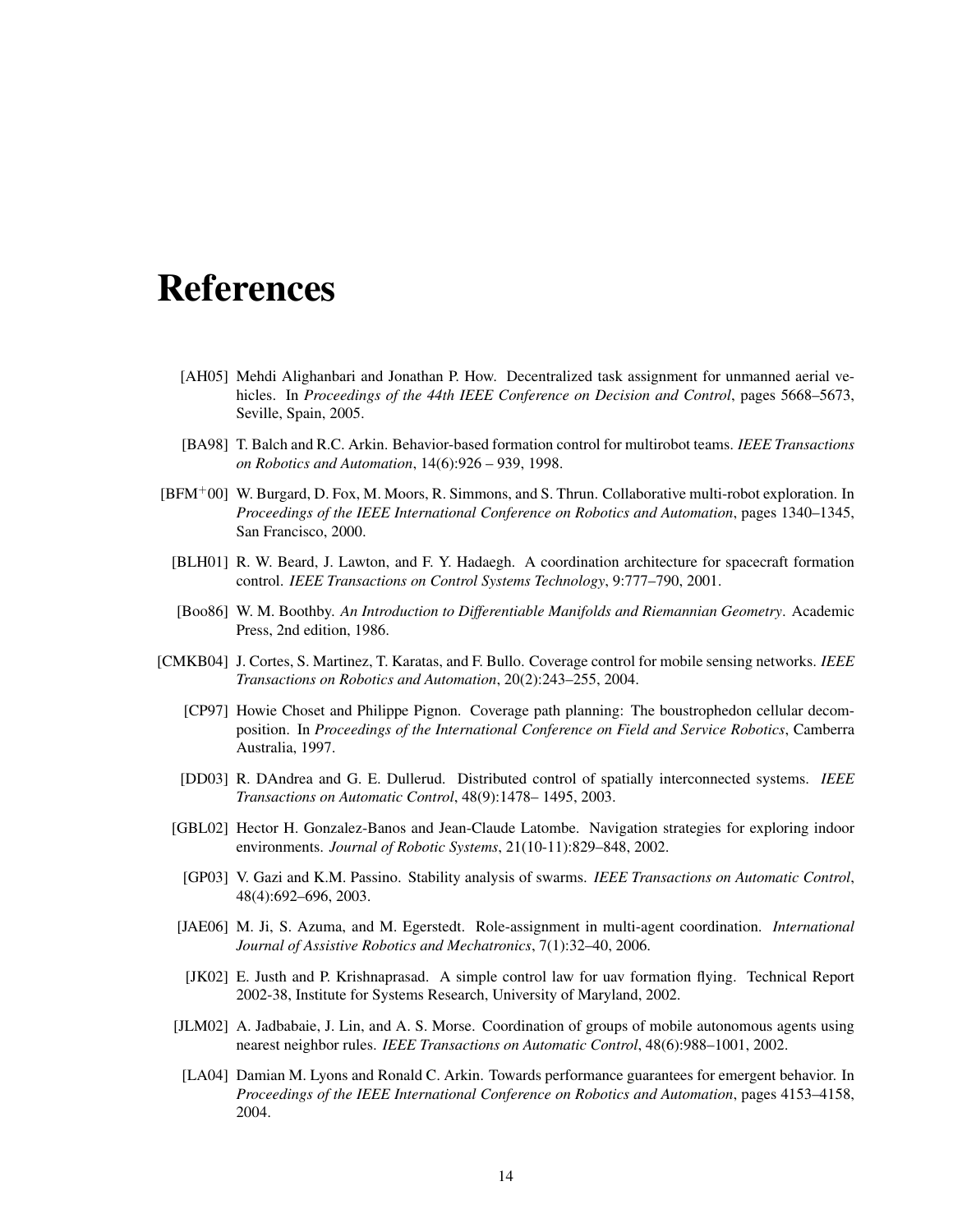- <span id="page-17-2"></span>[LF01] N. E. Leonard and E. Fiorelli. Virtual leaders, artificial potentials and coordinated control of groups. In *Proceedings of the IEEE International Conference on Decision and Control*, pages 2968–2973, 2001.
- <span id="page-17-4"></span>[MBF04] J.A. Marshall, M.E Broucke, and B.A. Francis. Formations of vehicles in cyclic pursuit. *IEEE Transactions on Automatic Control*, 49(11):1963– 1974, 2004.
- <span id="page-17-13"></span>[Mes02] Mehran Mesbahi. On a dynamic extension of the theory of graphs. In *In Proceedings of the American Control Conference*, pages 1234–1239, 2002.
- <span id="page-17-6"></span>[Moo01] Stewart John Moorehead. Autonomous surface exploration for mobile robots. Technical Report CMU-RI-TR-01-30, The Robotics Institute, Carnegie Melon University, 2001.
- <span id="page-17-12"></span>[NAS04] David J. Naffin, Mehmet Akar, and Gaurav S. Sukhatme. Lateral and longitudinal stability for decentralized formation control. In *In Proceedings of the 7th International Symposium on Distributed Autonomous Robotic Systems*, pages 421–430, 2004.
- <span id="page-17-0"></span>[OEH02] Petter Ogren, Magnus Egerstedt, and Xiaoming Hu. A control lyapunov function approach to multiagent coordination. *IEEE Transactions on Robotics and Automation*, 18(5):847–851, 2002.
- <span id="page-17-10"></span>[OGB06] K. J. Obermeyer, A. Ganguli, and F. Bullo. Asynchronous distributed searchlight scheduling. In *Proceedings of the 46th IEEE Conference on Decision and Control*, San Diego, CA, 2006. (submitted).
- <span id="page-17-1"></span>[OSM02] R. Olfati-Saber and R. M. Murray. Distributed structural stabilization and tracking for formations of dynamic multi-agents. In *Proceedings of the IEEE Conference on Decision and Control*, pages 209–215, Las Vegas, NV, 2002.
- <span id="page-17-3"></span>[OSM04] R. Olfati-Saber and R.M. Murray. Consensus problems in networks of agents with switching topology and time-delays. *IEEE Transactions on Automatic Control*, 49(9):1520 – 1533, 2004.
- <span id="page-17-7"></span>[RDM97] IoannisM. Rekleitis, Gregory Dudek, and Evangelos Milios. Multi-robot exploration of an unknown environment efficiently reducing the odometry error. In *Proceedings of the International Joint Conference on Artificial Intelligence*, pages 1340–1345, Nagoya, Japan, 1997.
- <span id="page-17-11"></span>[RFO01] V. Kumar R. Fierro, A.K. Das and J.P. Ostrowski. Hybrid control of formations of robots. In *Proceedings of the IEEE International Conference on Robotics and Automation*, pages 157–162, 2001.
- <span id="page-17-15"></span>[RK92] E. Rimon and D. Koditschek. Exact robot navigation using artificial potential functions. *IEEE Transactions on Robotics and Automation*, 8(5):501–518, October 1992.
- <span id="page-17-8"></span>[She92] Thomas C. Shermer. Recent results in art galleries. *Proceedings of the IEEE*, 80(9):1384–1399, 1992.
- <span id="page-17-14"></span>[SK02] Peng Song and Vijay Kumar. A potential field based approach to multi-robot manipulation. In *Proceedings of the International Conference on Robotics and Automation*, pages 1217–1222, 2002.
- <span id="page-17-9"></span>[SSY90] K. Sugihara, I. Suzuki, and M. Yamashita. The searchlight scheduling problem. *SIAM Journal on Computing*, 19(6):1024–1040, 1990.
- <span id="page-17-5"></span>[Tan04] Herbert G. Tanner. Flocking with obstacle avoidance in switching networks of interconnected vehicles. In *Proceedings of the IEEE International Conference on Robotics and Automation*, pages 3006–3011, New Orleans LA, 2004.
- <span id="page-17-16"></span>[Tan07] Herbert Tanner. Switched uav-ugv cooperation scheme for target detection. In *In Proceedings of the IEEE Conference on Robotics and Automation*, 2007. (submitted).